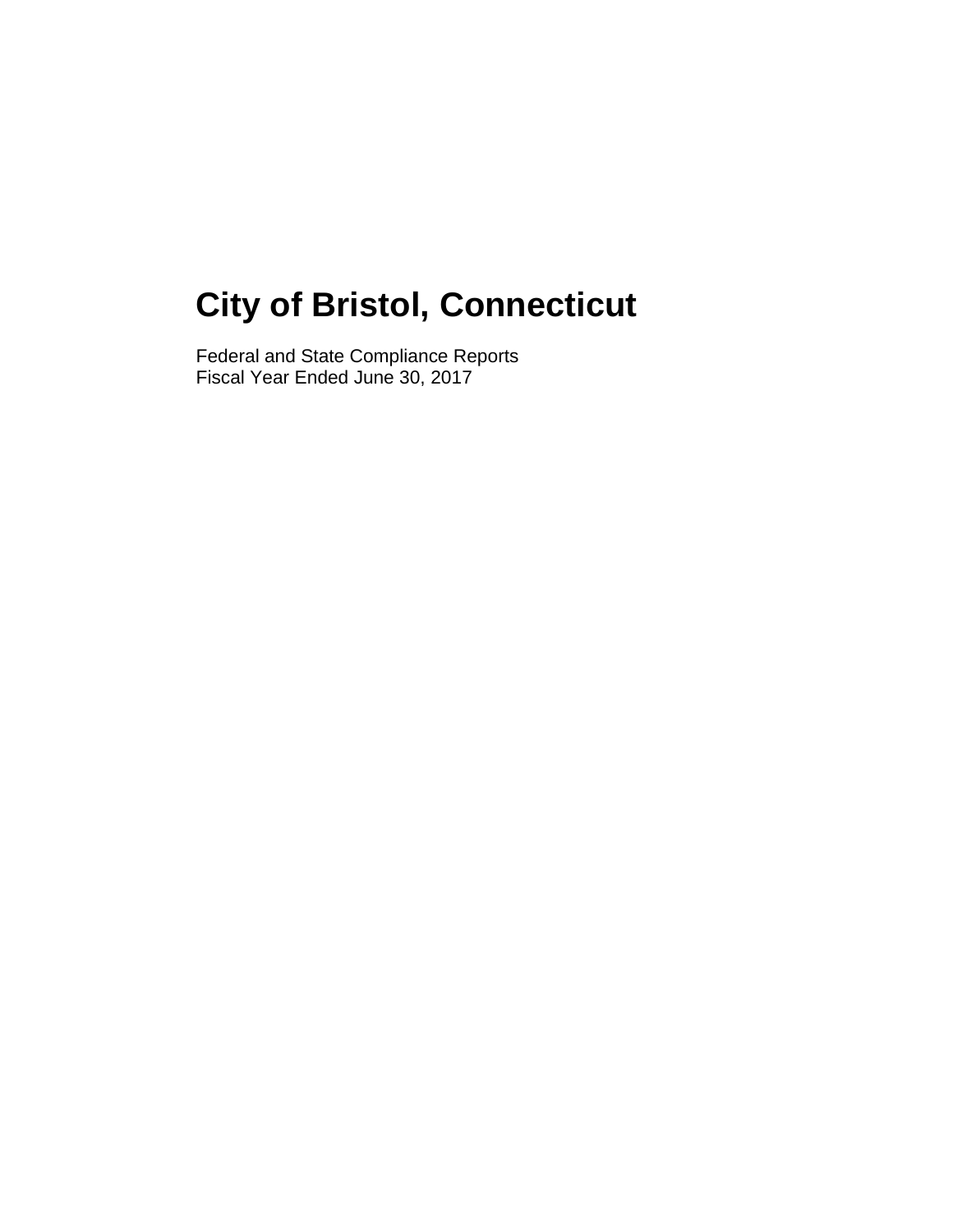| Report required by the Federal Single Audit Act and the Uniform Guidance                                                                                                                                         |           |
|------------------------------------------------------------------------------------------------------------------------------------------------------------------------------------------------------------------|-----------|
| Report on compliance for its major federal program; report on internal control over<br>compliance; and report on schedule of expenditures of federal awards required by the<br><b>Uniform Guidance</b>           | $1 - 2$   |
| Schedule of expenditures of federal awards                                                                                                                                                                       | $3 - 5$   |
| Notes to schedule of expenditures of federal awards                                                                                                                                                              | 6         |
| Schedule of findings and questioned costs                                                                                                                                                                        | 7         |
| Summary of prior year audit findings                                                                                                                                                                             | 8         |
| <b>Report required by Government Auditing Standards</b>                                                                                                                                                          |           |
| Report on internal control over financial reporting and on compliance and other matters<br>based on an audit of financial statements performed in accordance with Government<br><b>Auditing Standards</b>        | $9 - 10$  |
| Report required by the Connecticut State Single Audit Act                                                                                                                                                        |           |
| Report on compliance for each major state program; report on internal control over<br>compliance; and report on schedule of expenditures of state financial assistance required<br>by the state single audit act | $11 - 12$ |
| Schedule of expenditures of state financial assistance                                                                                                                                                           | $13 - 15$ |
| Notes to schedule of expenditures of state financial assistance                                                                                                                                                  | 16        |
| Schedule of state single audit compliance findings and questioned costs                                                                                                                                          | $17 - 18$ |
| Summary of prior year audit findings                                                                                                                                                                             | 19        |
|                                                                                                                                                                                                                  |           |

# **Contents**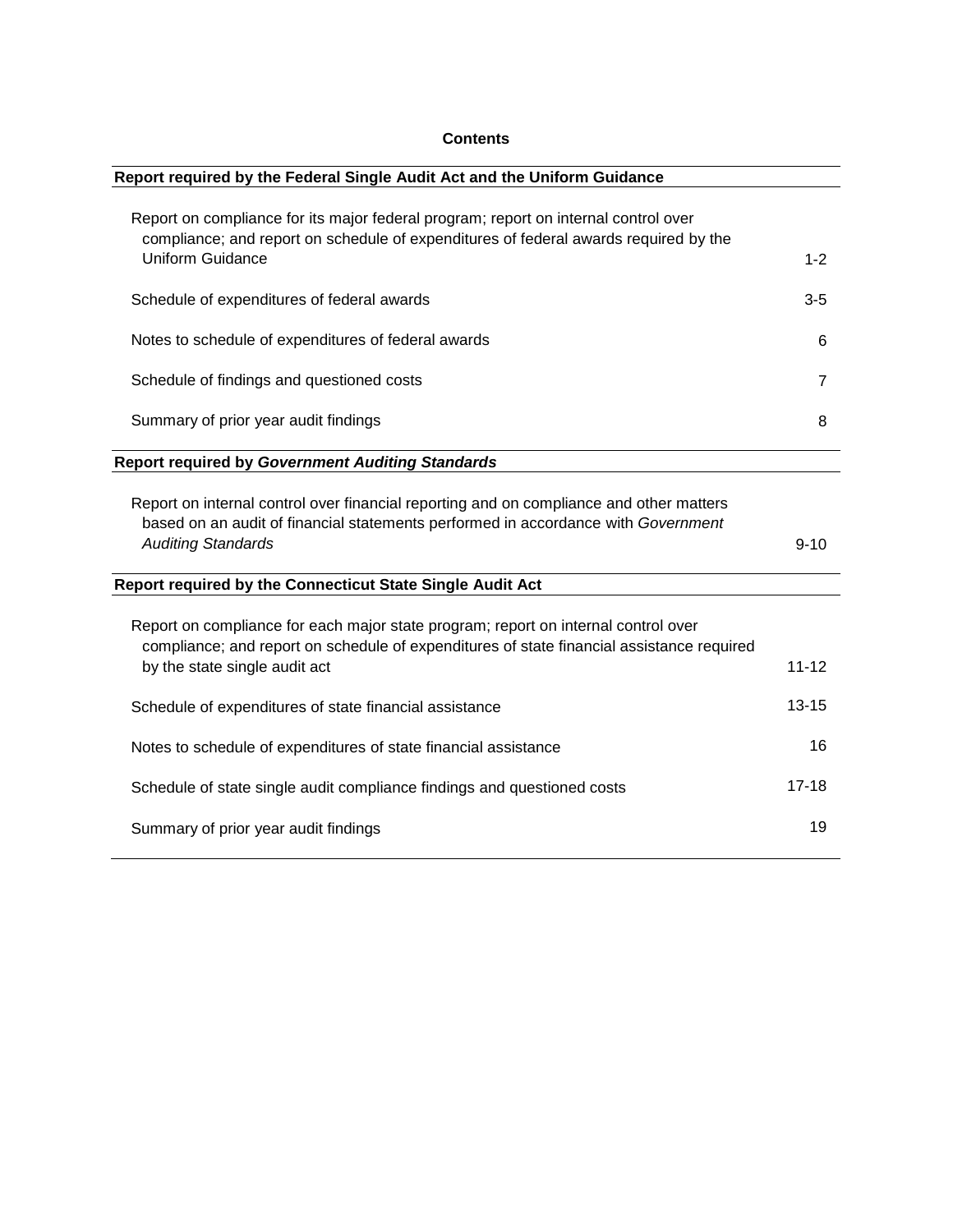

## **Report on Compliance for its Major Federal Program; Report on Internal Control Over Compliance; and Report on Schedule of Expenditures of Federal Awards Required by the Uniform Guidance**

**RSM US LLP** 

## **Independent Auditor's Report**

To the City Council and Board of Finance City of Bristol, Connecticut

## **Report on Compliance for its Major Federal Program**

We have audited the City of Bristol, Connecticut's (the City) compliance with the types of compliance requirements described in the *OMB Compliance Supplement* that could have a direct and material effect on each of the City's major federal programs for the year ended June 30, 2017. The City's major federal programs are identified in the summary of auditor's results section of the accompanying schedule of findings and questioned costs.

#### **Management's Responsibility**

Management is responsible for compliance with federal statutes, regulations and the terms and conditions of its federal awards applicable to its federal programs.

#### **Auditor's Responsibility**

Our responsibility is to express an opinion on compliance for the City's major federal program based on our audit of the types of compliance requirements referred to above. We conducted our audit of compliance in accordance with auditing standards generally accepted in the United States of America; the standards applicable to financial audits contained in *Government Auditing Standards*, issued by the Comptroller General of the United States; and the audit requirements of Title 2 U.S. *Code of Federal Regulations* Part 200, *Uniform Administrative Requirements, Cost Principles, and Audit Requirements for Federal Awards* (Uniform Guidance). Those standards and the Uniform Guidance require that we plan and perform the audit to obtain reasonable assurance about whether noncompliance with the types of compliance requirements referred to above that could have a direct and material effect on a major federal program occurred. An audit includes examining, on a test basis, evidence about the City's compliance with those requirements and performing such other procedures as we considered necessary in the circumstances.

We believe that our audit provides a reasonable basis for our opinion on compliance for its major federal program. However, our audit does not provide a legal determination of the City's compliance.

#### **Opinion on its Major Federal Program**

In our opinion, the City complied, in all material respects, with the types of compliance requirements referred to above that could have a direct and material effect on each of its major federal program for the year ended June 30, 2017.

#### **Report on Internal Control over Compliance**

Management of the City is responsible for establishing and maintaining effective internal control over compliance with the types of compliance requirements referred to above. In planning and performing our audit of compliance, we considered the City's internal control over compliance with the types of requirements that could have a direct and material effect on its major federal program to determine the auditing procedures that are appropriate in the circumstances for the purpose of expressing an opinion on compliance for each major federal program and to test and report on internal control over compliance in accordance with Uniform Guidance, but not for the purpose of expressing an opinion on the effectiveness of internal control over compliance. Accordingly, we do not express an opinion on the effectiveness of the City's internal control over compliance.

THE POWER OF BEING UNDERSTOOD AUDIT | TAX | CONSULTING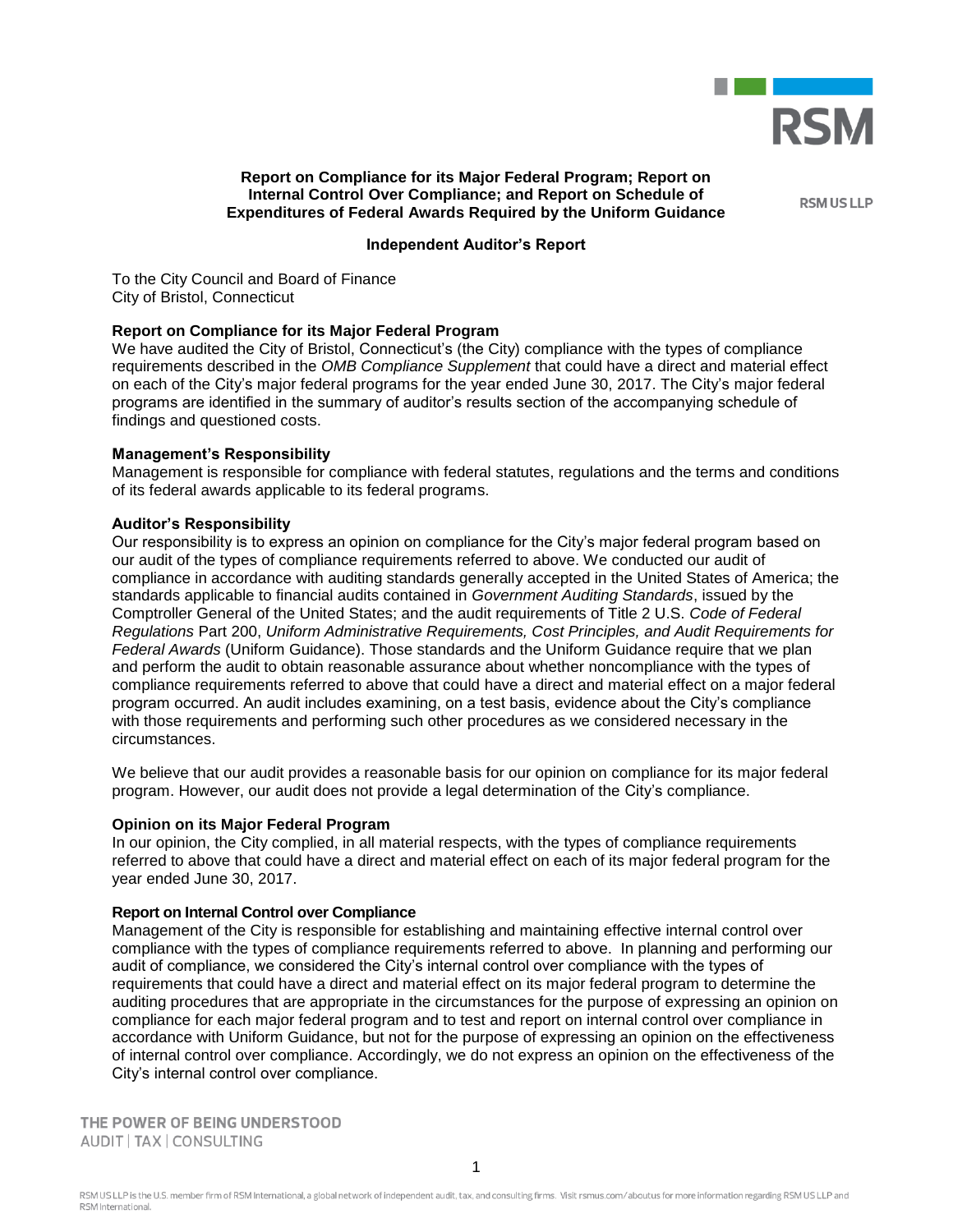A *deficiency in internal control over compliance* exists when the design or operation of a control over compliance does not allow management or employees, in the normal course of performing their assigned functions, to prevent, or detect and correct, noncompliance with a type of compliance requirement of a federal program on a timely basis. A *material weakness in internal control over compliance* is a deficiency, or combination of deficiencies, in internal control over compliance, such that there is a reasonable possibility that material noncompliance with a type of compliance requirement of a federal program will not be prevented, or detected and corrected, on a timely basis. A *significant deficiency in internal control over compliance* is a deficiency, or a combination of deficiencies, in internal control over compliance with a type of compliance requirement of a federal program that is less severe than a material weakness in internal control over compliance, yet important enough to merit attention by those charged with governance.

Our consideration of internal control over compliance was for the limited purpose described in the first paragraph of this section and was not designed to identify all deficiencies in internal control over compliance that might be material weaknesses or significant deficiencies. We did not identify any deficiencies in internal control over compliance that we consider to be material weaknesses. However, material weaknesses may exist that have not been identified.

The purpose of this report on internal control over compliance is solely to describe the scope of our testing of internal control over compliance and the results of that testing based on the requirements of the Uniform Guidance. Accordingly, this report is not suitable for any other purpose.

## **Report on Schedule of Expenditures of Federal Awards Required by the Uniform Guidance**

We have audited the financial statements of the governmental activities, the business-type activities, the discretely presented component unit, each major fund and the aggregate remaining fund information of the City of Bristol, Connecticut, as of and for the year ended June 30, 2017, and the related notes to the financial statements, which collectively comprise the City of Bristol, Connecticut's basic financial statements. We issued our report thereon dated December 27, 2017, which contained unmodified opinions on those financial statements. Our audit was conducted for the purpose of forming opinions on the financial statements that collectively comprise the basic financial statements. The accompanying schedule of expenditures of federal awards is presented for purposes of additional analysis as required by the Uniform Guidance and is not a required part of the basic financial statements. Such information is the responsibility of management and was derived from and relates directly to the underlying accounting and other records used to prepare the basic financial statements. The information has been subjected to the auditing procedures applied in the audit of the financial statements and certain additional procedures, including comparing and reconciling such information directly to the underlying accounting and other records used to prepare the basic financial statements or to the basic financial statements themselves, and other additional procedures in accordance with auditing standards generally accepted in the United States of America. In our opinion, the schedule of expenditures of federal awards is fairly stated in all material respects in relation to the basic financial statements as a whole.

**RSM US LLP** 

New Haven, Connecticut December 27, 2017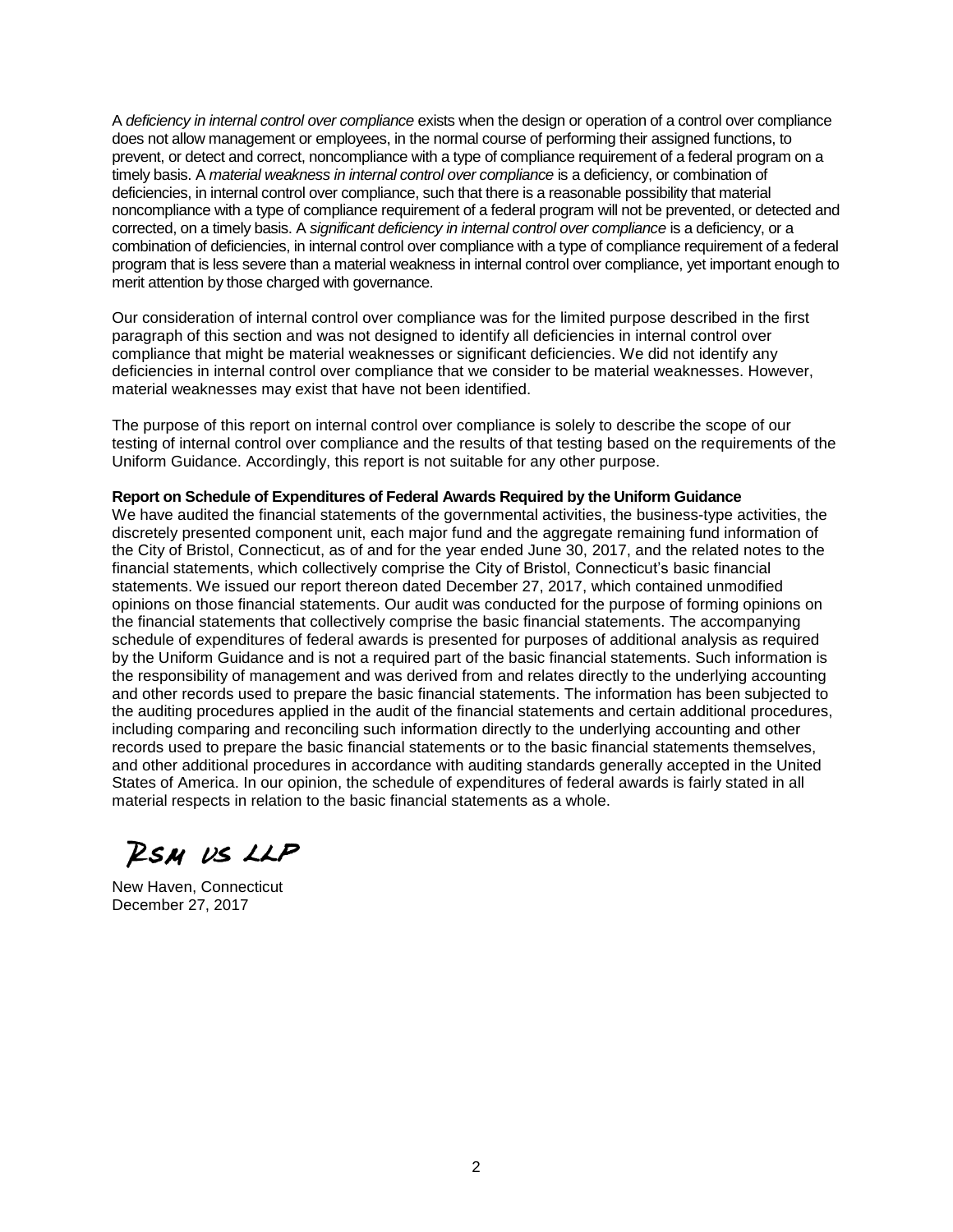#### **Schedule of Expenditures of Federal Awards For the Year Ended June 30, 2017**

|                                                         | Catalog of<br>Federal | Pass-Through              |               |
|---------------------------------------------------------|-----------------------|---------------------------|---------------|
|                                                         | Domestic              | Grantor's                 |               |
| Federal Grantor Pass-Through                            | Assistance            | Identifying               | Federal       |
| Grantor Program or Cluster Title                        | Number                | Number                    | Expenditures  |
| <b>U.S. Department of Agriculture</b>                   |                       |                           |               |
| Passed through the State of Connecticut                 |                       |                           |               |
| Department of Education:                                |                       |                           |               |
| <b>Child Nutrition Cluster:</b>                         |                       |                           |               |
| School Breakfast Program                                | 10.553                | 12060-SDE64370-20508      | \$<br>326,000 |
| National School Lunch Program                           | 10.555                | 12060-SDE64370-20560      | 1,695,742     |
| Special Milk Program for Children                       | 10.556                | 12060-SDE64370-20500      | 1,868         |
| Summer EBT Children Demo Prog                           | 10.579                | 12060-SDE64351-26130      | 1,349         |
| <b>Total Child Nutrition Cluster</b>                    |                       |                           | 2,024,959     |
| <b>Total U.S. Department of Agriculture</b>             |                       |                           | 2,024,959     |
| <b>U.S. Department of Education</b>                     |                       |                           |               |
| Passed through the State of Connecticut                 |                       |                           |               |
| Department of Education:                                |                       |                           |               |
| <b>Adult Education</b>                                  | 84.002                | 12060-SDE64370-20784-2017 | 105,000       |
| Tier I, Part A Cluster:                                 |                       |                           |               |
| Title I Grants to Local Educational Agencies            | 84.010                | 12060-SDE64370-20679-2018 | 1,566,535     |
| Title I Grants to Local Educational Agencies            | 84.010                | 12060-SDE64370-20679-2017 | 290,561       |
| <b>Total Title I, Part A Cluster</b>                    |                       |                           | 1,857,096     |
| <b>Special Education Cluster:</b>                       |                       |                           |               |
| Special Education - Grants to States                    | 84.027                | 12060-SDE64370-20977-2017 | 693,209       |
| Special Education - Grants to States                    | 84.027                | 12060-SDE64370-20977-2018 | 1,148,101     |
| Special Education - Preschool Grants                    | 84.173                | 12060-SDE64370-20983-2017 | 58,372        |
| <b>Total Special Education Cluster</b>                  |                       |                           | 1,899,682     |
|                                                         |                       |                           |               |
| Career and Technical Education - Basic Grants to States | 84.048                | 12060-SDE64370-20742-2016 | 107,425       |
| Education of Homeless Children and Youth                | 84.196                | 12060-SDE64370-20770-2015 | 11,909        |
| <b>English Language Acquisition Grants</b>              | 84.365                | 12060-SDE64370-20868-2017 | 53,391        |
| Immigrant and Youth Education Program                   | 84.365                | 12060-SDE64370-20868-2017 | 20,609        |
| Improving Teacher Quality State Grants                  | 84.367                | 12060-SDE64370-20858-2015 | 165,470       |
| Improving Teacher Quality State Grants                  | 84.367                | 12060-SDE64370-20858-2016 | 20,621        |
|                                                         |                       |                           | 186,091       |
| <b>Total U.S. Department of Education</b>               |                       |                           | 4,241,203     |

(Continued)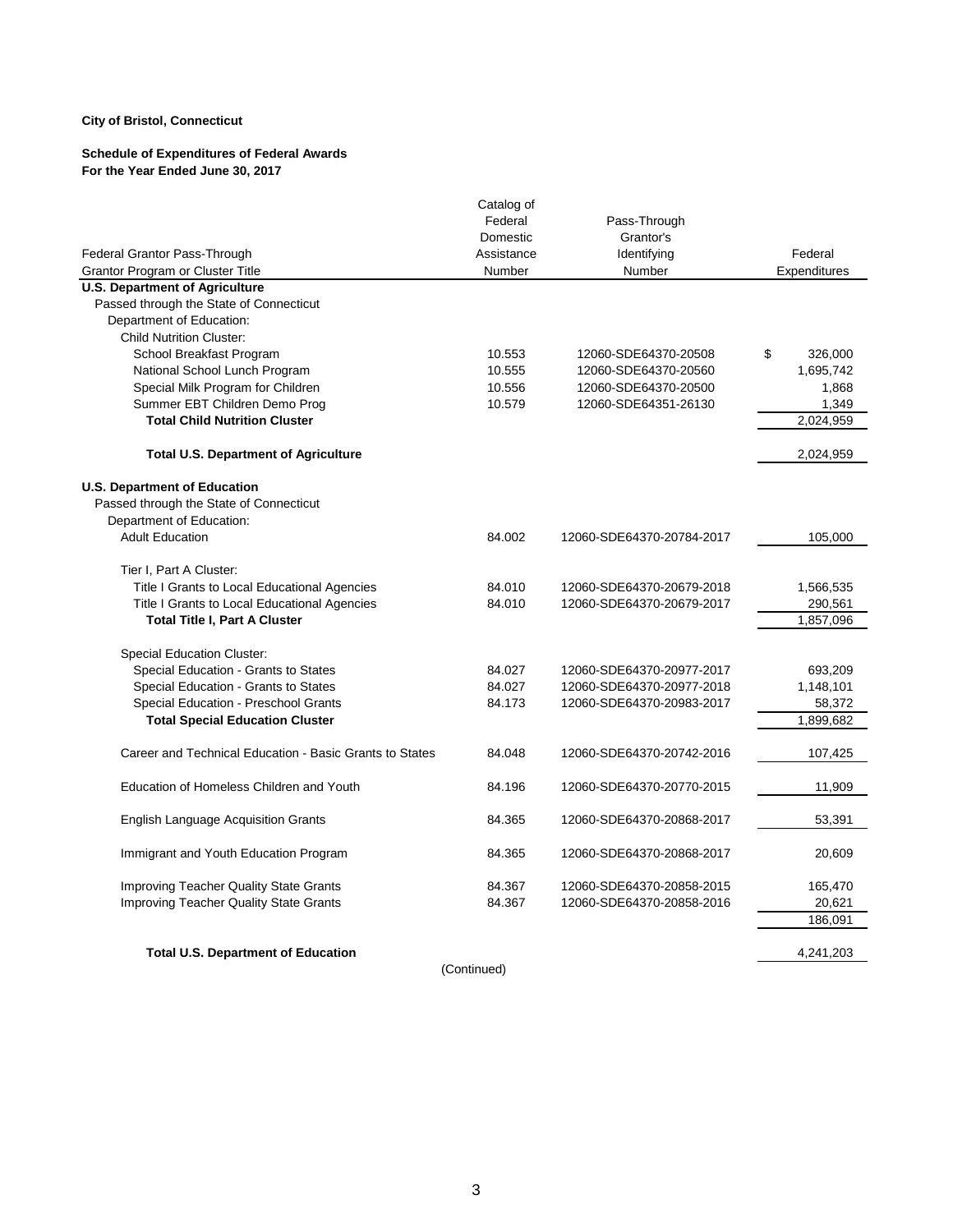#### **Schedule of Expenditures of Federal Awards (Continued) For the Year Ended June 30, 2017**

|                                                    | Catalog of |                      |               |
|----------------------------------------------------|------------|----------------------|---------------|
|                                                    | Federal    | Pass-Through         |               |
|                                                    | Domestic   | Grantor's            |               |
| Federal Grantor Pass-Through                       | Assistance | Identifying          | Federal       |
| <b>Grantor Program Title</b>                       | Number     | Number               | Expenditures  |
| <b>Environmental Protection Agency</b>             |            |                      |               |
| Passed through the State of Connecticut            |            |                      |               |
| Department of Energy and Environmental Protection: |            |                      |               |
| Capitalization Grants for Drinking Water State     |            |                      |               |
| Revolving Funds (Note 4)                           | 66.468     | 21018-DPH48770-42319 | \$<br>732,197 |
| Passed through the State of Connecticut            |            |                      |               |
| Department of Energy and Environmental Protection: |            |                      |               |
| <b>Brownfield Remediation &amp; Development</b>    | 66.818     | 12060-ECD46260-35533 | 94,107        |
| <b>Total Environmental Protection</b>              |            |                      |               |
| Agency                                             |            |                      | 826,304       |
| United States Department of Homeland Security      |            |                      |               |
| Passed through the State of Connecticut            |            |                      |               |
| Department of Emergency Services and Public        |            |                      |               |
| Protection:                                        |            |                      |               |
| Hazard Mitigation Grant (HMGP)                     | 97.039     | 12060-DPS32990-22278 | 299,679       |
| <b>CERT Civil Preparedness Grant</b>               | 97.042     | 12060-DPS32160-21881 | 13,744        |
| <b>FEMA Public Assistance</b>                      | 97.036     | 12060-DPS32990-22520 | 61,137        |
| <b>Subtotal Department of Homeland Security</b>    |            |                      | 374,560       |
| Direct Program:                                    |            |                      |               |
| Assistance to Firefighters Grant                   | 97.044     | N/A                  | 13,004        |
| <b>Total United States Department of</b>           |            |                      |               |
| <b>Homeland Security</b>                           |            |                      | 387,564       |
| United States Department of Housing and            |            |                      |               |
| <b>Urban Development</b>                           |            |                      |               |
| Direct Program:                                    |            |                      |               |
| Community Development Block Grant/Entitlement      | 14.218     | N/A                  | 514,983       |
| <b>United States Department of Justice</b>         |            |                      |               |
| Direct Program:                                    |            |                      |               |
| Bulletproof Vest Partnership Program               | 16.607     | N/A                  | 28,800        |
|                                                    |            |                      |               |
| Equitable Sharing Program                          | 16.922     | N/A                  | 94,411        |
| <b>DEA Overtime</b>                                | 16.922     | N/A                  | 36,526        |
| <b>Total United States Department of Justice</b>   |            |                      | 159,737       |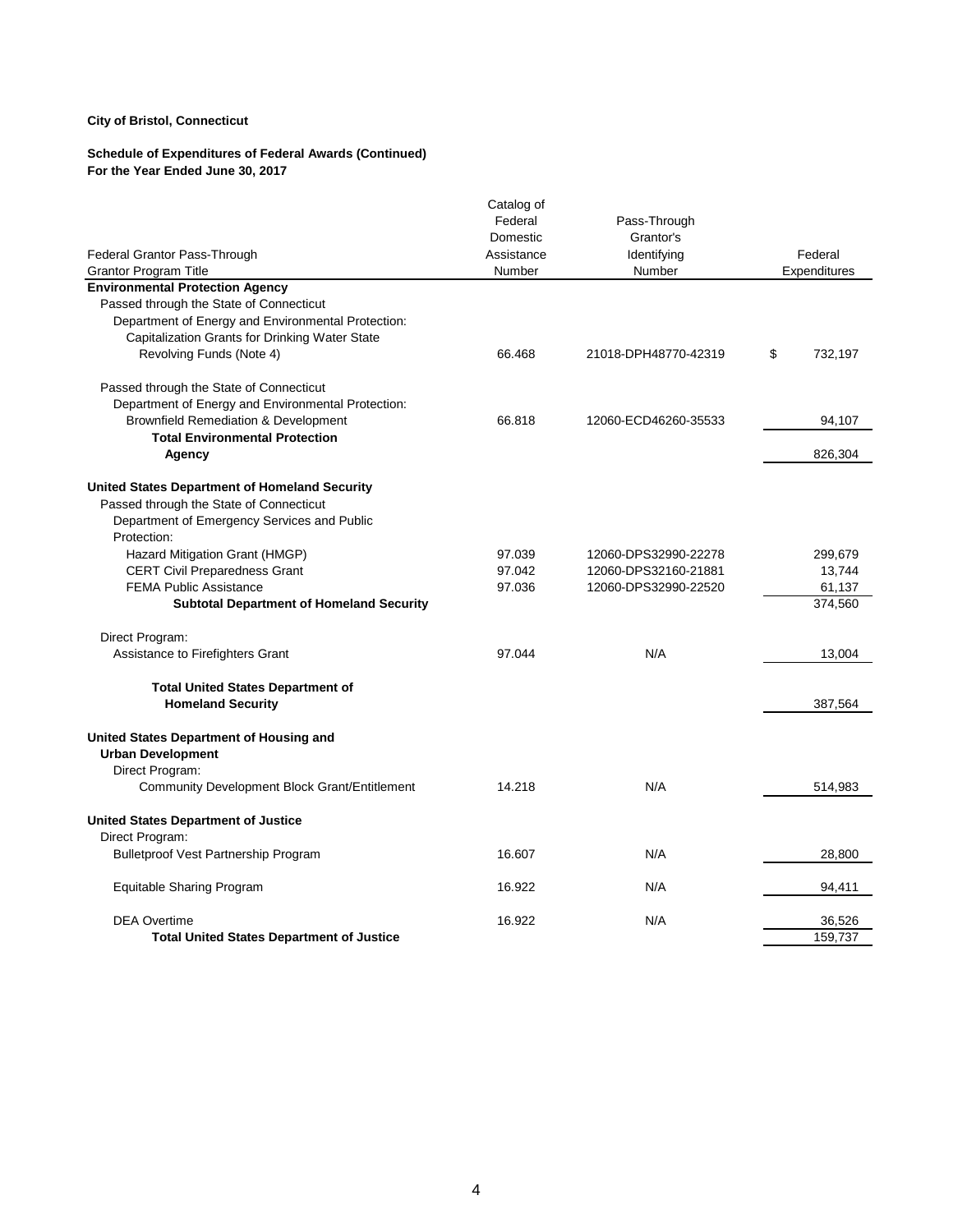#### **Schedule of Expenditures of Federal Awards (Continued) For the Year Ended June 30, 2017**

|                                                                                                                                                               | Catalog of |                      |              |
|---------------------------------------------------------------------------------------------------------------------------------------------------------------|------------|----------------------|--------------|
|                                                                                                                                                               | Federal    | Pass-Through         |              |
|                                                                                                                                                               | Domestic   | Grantor's            |              |
| Federal Grantor Pass-Through                                                                                                                                  | Assistance | Identifying          | Federal      |
| <b>Grantor Program Title</b>                                                                                                                                  | Number     | Number               | Expenditures |
| <b>United States Department of Transportation</b>                                                                                                             |            |                      |              |
| Passed through the State of Connecticut                                                                                                                       |            |                      |              |
| Department of Transportation:                                                                                                                                 |            |                      |              |
| <b>Highway Planning and Construction</b>                                                                                                                      | 20.205     | 12062-DOT57124-22108 | \$<br>18,999 |
| Distracted Driving High Visibility Enforcement                                                                                                                | 20.614     | 12062-DOT57513-22600 | 22,354       |
| Alcohol Open Container Requirements                                                                                                                           | 20.607     | 12062-DOT57513-22091 | 102,295      |
| <b>Total United States Department of</b>                                                                                                                      |            |                      |              |
| <b>Transportation</b>                                                                                                                                         |            |                      | 143.648      |
| United States Department of Health and Human Services<br>Passed through the State of Connecticut<br>Office of Early Childhood:<br>Social Services Block Grant | 93.667     | 12060-OEC64841-22668 | 49.923       |
| Direct Grant:                                                                                                                                                 |            |                      |              |
| Drug Free Communities Support Program                                                                                                                         | 93.276     | N/A                  | 56,293       |
| <b>Total United States Department of Health</b><br>and Human Services                                                                                         |            |                      | 106,216      |
|                                                                                                                                                               |            |                      |              |
| <b>Total Federal Awards Expended</b>                                                                                                                          |            |                      | 8,404,614    |

See notes to schedule of expenditures of federal awards.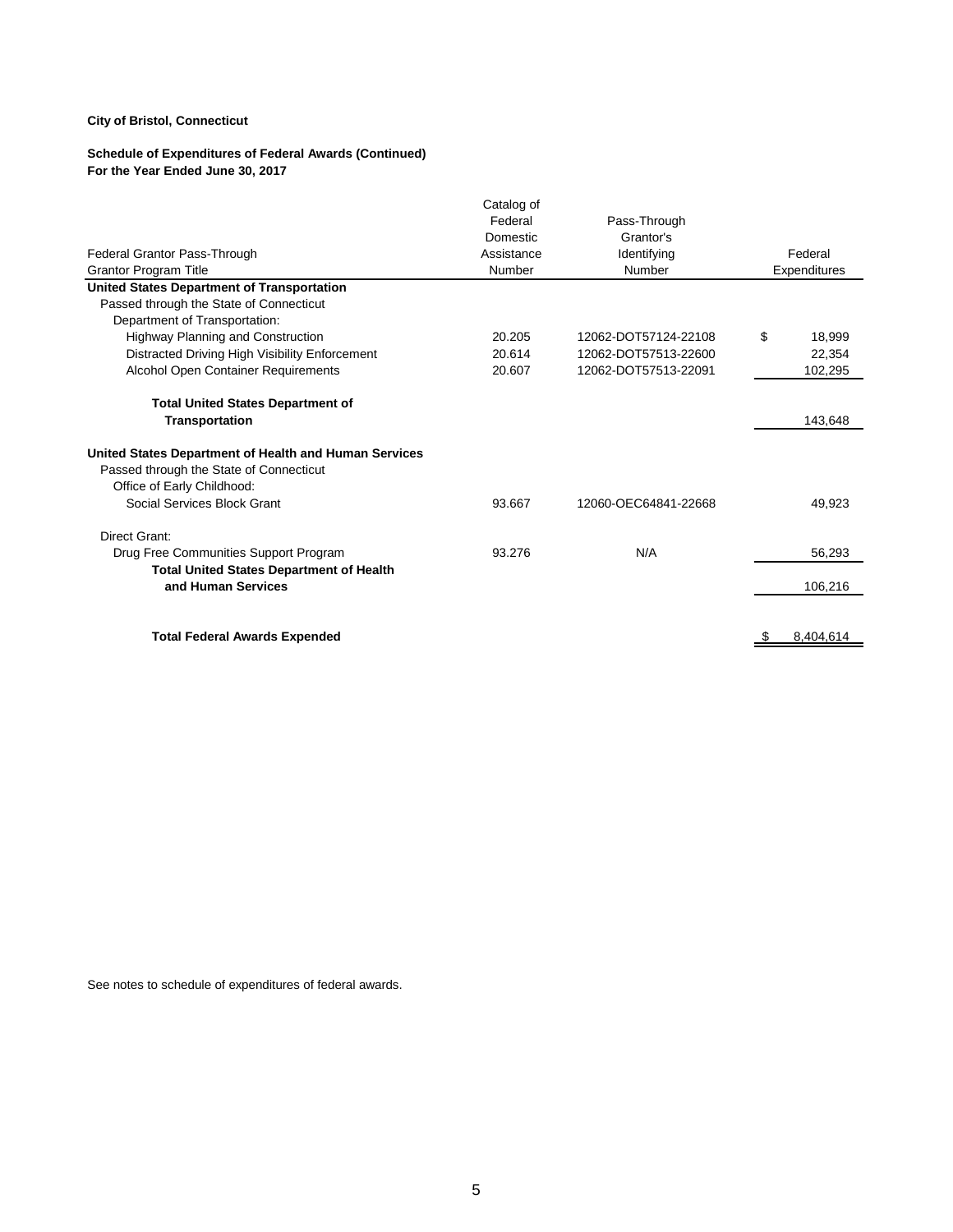## **Notes to Schedule of Expenditures of Federal Awards For the Year Ended June 30, 2017**

## **Note 1. Basis of Presentation**

The accompanying schedule of expenditures of federal awards (the Schedule) includes the federal grant activity of the City of Bristol, Connecticut (the City) under programs of the federal government for the year ended June 30, 2017. The information in this schedule is presented in accordance with the requirements of the Title 2 U.S. Code of Federal Regulations Part 200, *Uniform Administrative Requirements, Cost Principles, and Audit Requirements for Federal Awards* (Uniform Guidance).

Because the Schedule presents only a select portion of the operations of the City of Bristol, Connecticut, it is not intended to, and does not, present the financial position, changes in fund balance, changes in net position or cash flows of the City.

## **Note 2. Summary of Significant Accounting Principles**

Expenditures reported on the Schedule are reported using the modified accrual basis of accounting. Such expenditures are recognized following the cost principles contained in the Uniform Guidance, wherein certain types of expenditures are not allowable or are limited as to reimbursement.

## **Note 3. Non Cash Awards**

The United States Department of Agriculture makes available commodities for donations to schools. The amount of \$121,936 represents the market value of such commodities used during the period. This amount is included in the Child Nutrition Cluster.

## **Note 4. Drinking Water Loan Balance**

The federal drinking water loans are included in the City's basic financial statements. Loans outstanding at the beginning of the year and loans made during the year are included in the federal expenditures presented in the Schedule. The balance in drinking water loans at June 30, 2017 is \$732,197.

## **Note 5. Indirect Cost Recovery**

The City of Bristol, Connecticut, did not recover its indirect costs using the 10% de minimis indirect cost rate provided under Section 200.414 of the Uniform Guidance.

## **Note 6. Hazard Mitigation Grants**

The amounts recorded in Hazard Mitigation Grants CFDA 97.039 relate to expenditures that were incurred during fiscal years 2013 through 2016. The award was approved in fiscal year 2013 and eligible expenditures were submitted during that period. The amount reported in the current year of \$299,679 represents payments for expenditures incurred in prior years.

## **Note 7. Subrecipients**

The City of Bristol, Connecticut did not provide any federal funds to subrecipients for the year ended June 30, 2017.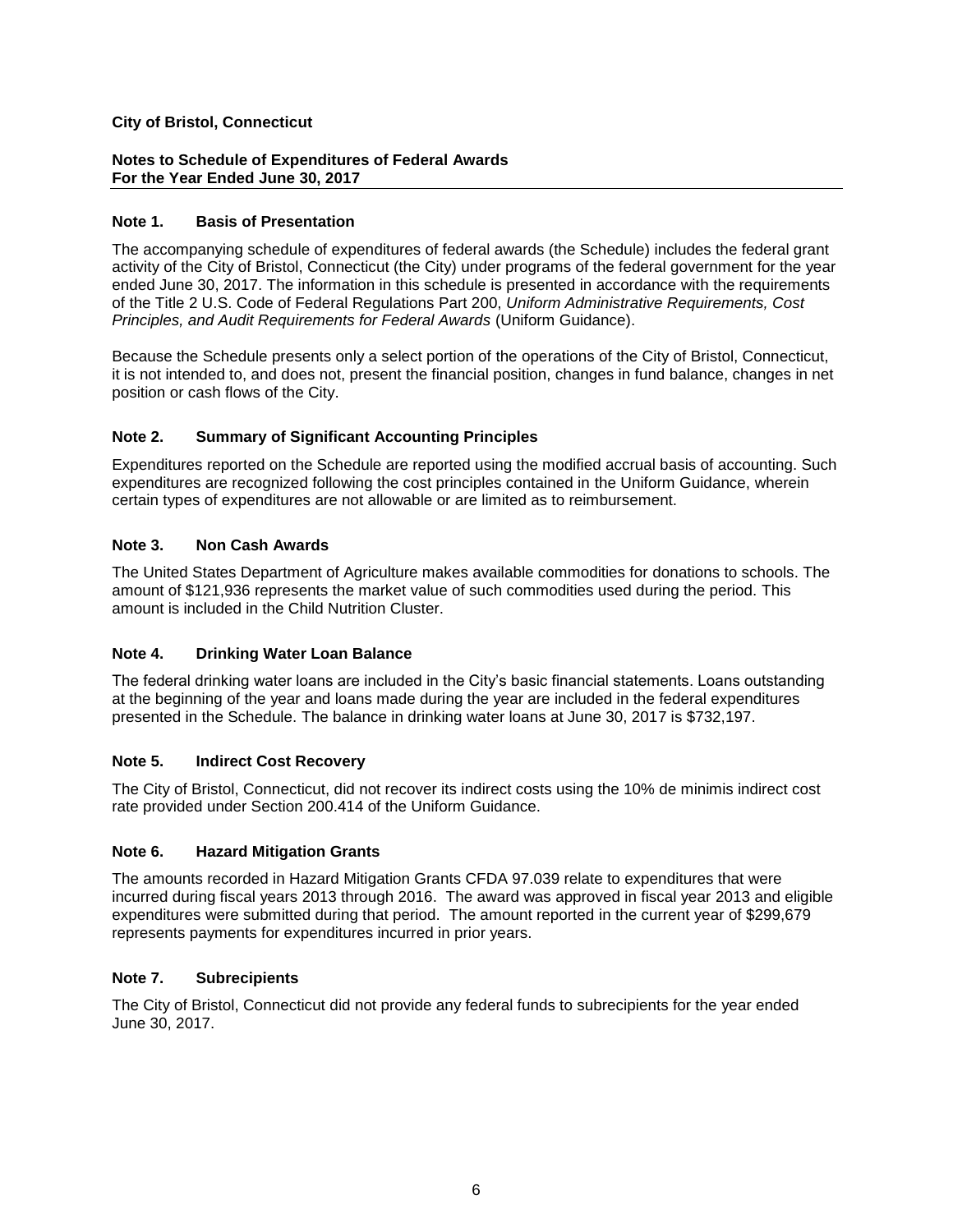#### **Schedule of Findings and Questioned Costs For the Year Ended June 30, 2017**

I. Summary of Auditor's Results

#### *Financial Statements*

Type of auditor's report issued: unmodified

Internal control over financial reporting:

- Material weakness(es) identified? The Material Wes X No • Significant deficiency(ies) identified? Yes X None reported Noncompliance material to financial statements noted? Yes X No *Federal Awards* Internal control over major programs:
	- Material weakness(es) identified? The Material weakness and the Material Material of Material Material Material Material Material Material Material Material Material Material Material Material Material Material Material
	- Significant deficiency(ies) identified? Yes X None reported

Type of auditor's report issued on compliance for major programs: unmodified

 Any audit findings disclosed that are required to be reported in accordance with 2 CFR Section 200.516 (a) Yes X No

*Identification of Major Programs*

|                     | Name of Federal                  |
|---------------------|----------------------------------|
| <b>CFDA Numbers</b> | Program or Cluster               |
| 84.270/84.173       | <b>Special Education Cluster</b> |

| \$750,000 |
|-----------|
|           |
| Nο        |
| Yes       |

II. Financial Statement Findings

No matters were reported.

III. Federal Award Findings and Questioned Costs

No matters were reported.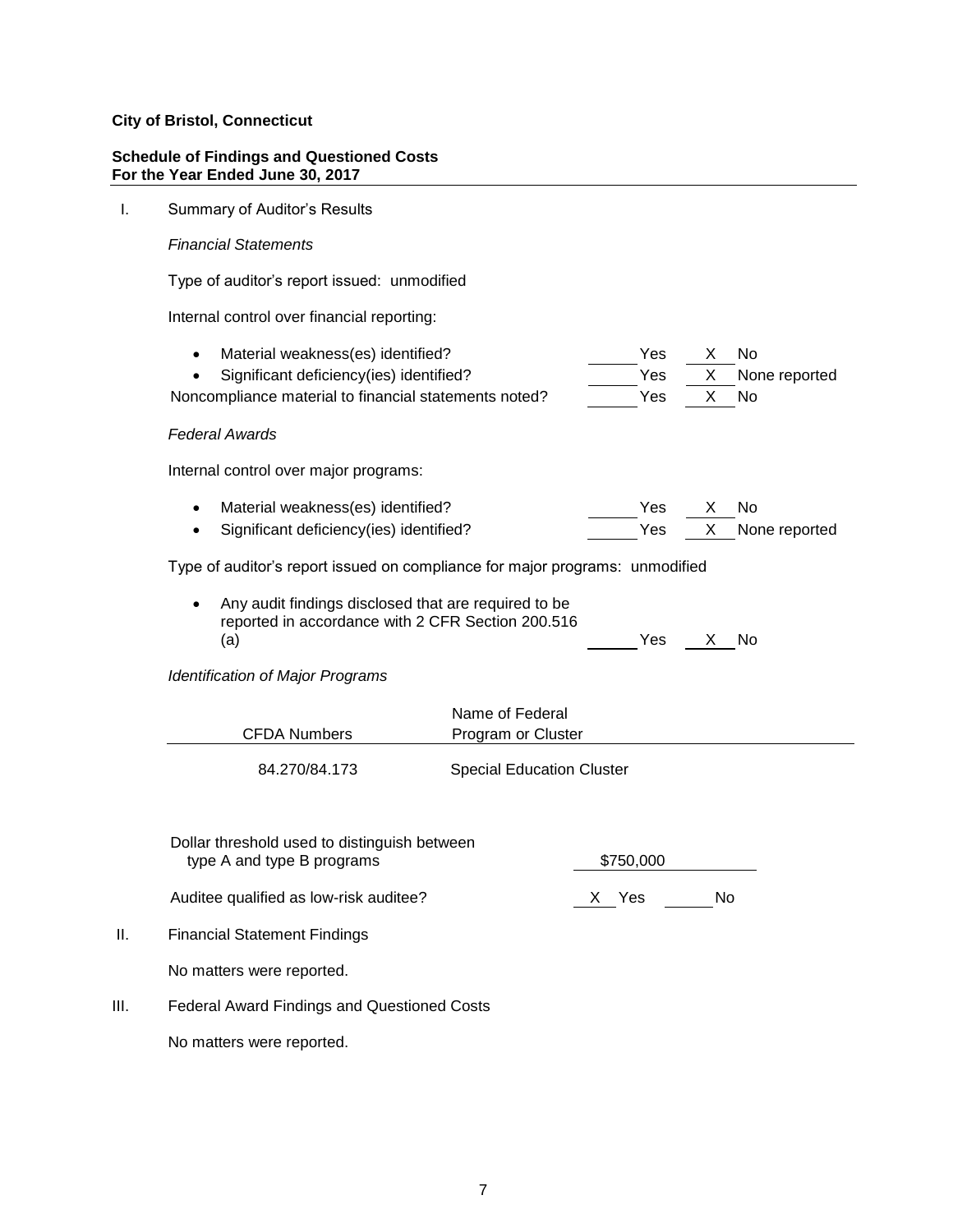#### **Summary of Prior Year Audit Findings For the Year Ended June 30, 2017**

There were no findings in the prior year.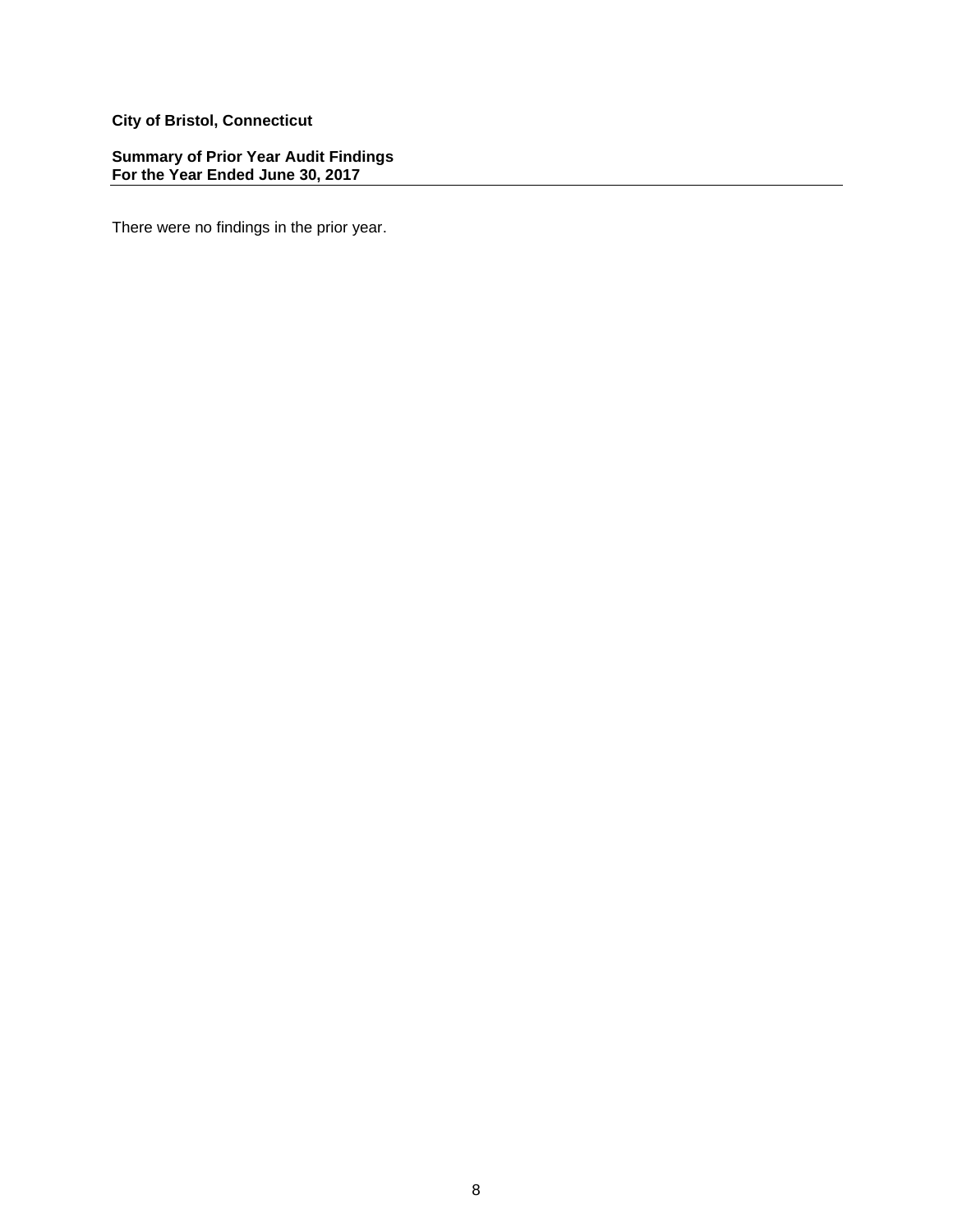

**RSM US LLP** 

## **Report on Internal Control Over Financial Reporting and on Compliance and Other Matters Based on an Audit of Financial Statements Performed in Accordance With** *Government Auditing Standards*

#### **Independent Auditor's Report**

To the City Council and Board of Finance City of Bristol, Connecticut

We have audited, in accordance with the auditing standards generally accepted in the United States of America and the standards applicable to financial audits contained in *Government Auditing Standards*, issued by the Comptroller General of the United States, the financial statements of the governmental activities, the business-type activities, the discretely presented component unit, each major fund and the aggregate remaining fund information of the City of Bristol, Connecticut (the City), as of and for the year ended June 30, 2017, and the related notes to the financial statements, which collectively comprise the City of Bristol, Connecticut's basic financial statements, and have issued our report thereon dated December 27, 2017.

#### **Internal Control Over Financial Reporting**

In planning and performing our audit of the financial statements, we considered the City's internal control over financial reporting (internal control) to determine the audit procedures that are appropriate in the circumstances for the purpose of expressing our opinions on the financial statements, but not for the purpose of expressing an opinion on the effectiveness of the City's internal control. Accordingly, we do not express an opinion on the effectiveness of the City's internal control.

A *deficiency in internal control* exists when the design or operation of a control does not allow management or employees, in the normal course of performing their assigned functions, to prevent, or detect and correct, misstatements on a timely basis. A *material weakness* is a deficiency, or a combination of deficiencies, in internal control, such that there is a reasonable possibility that a material misstatement of the entity's financial statements will not be prevented, or detected and corrected on a timely basis. A *significant deficiency* is a deficiency, or a combination of deficiencies, in internal control that is less severe than a material weakness, yet important enough to merit attention by those charged with governance.

Our consideration of internal control was for the limited purpose described in the first paragraph of this section and was not designed to identify all deficiencies in internal control that might be material weaknesses or significant deficiencies. Given these limitations, during our audit we did not identify any deficiencies in internal control that we consider to be material weaknesses. However, material weaknesses may exist that have not been identified.

THE POWER OF BEING UNDERSTOOD AUDIT | TAX | CONSULTING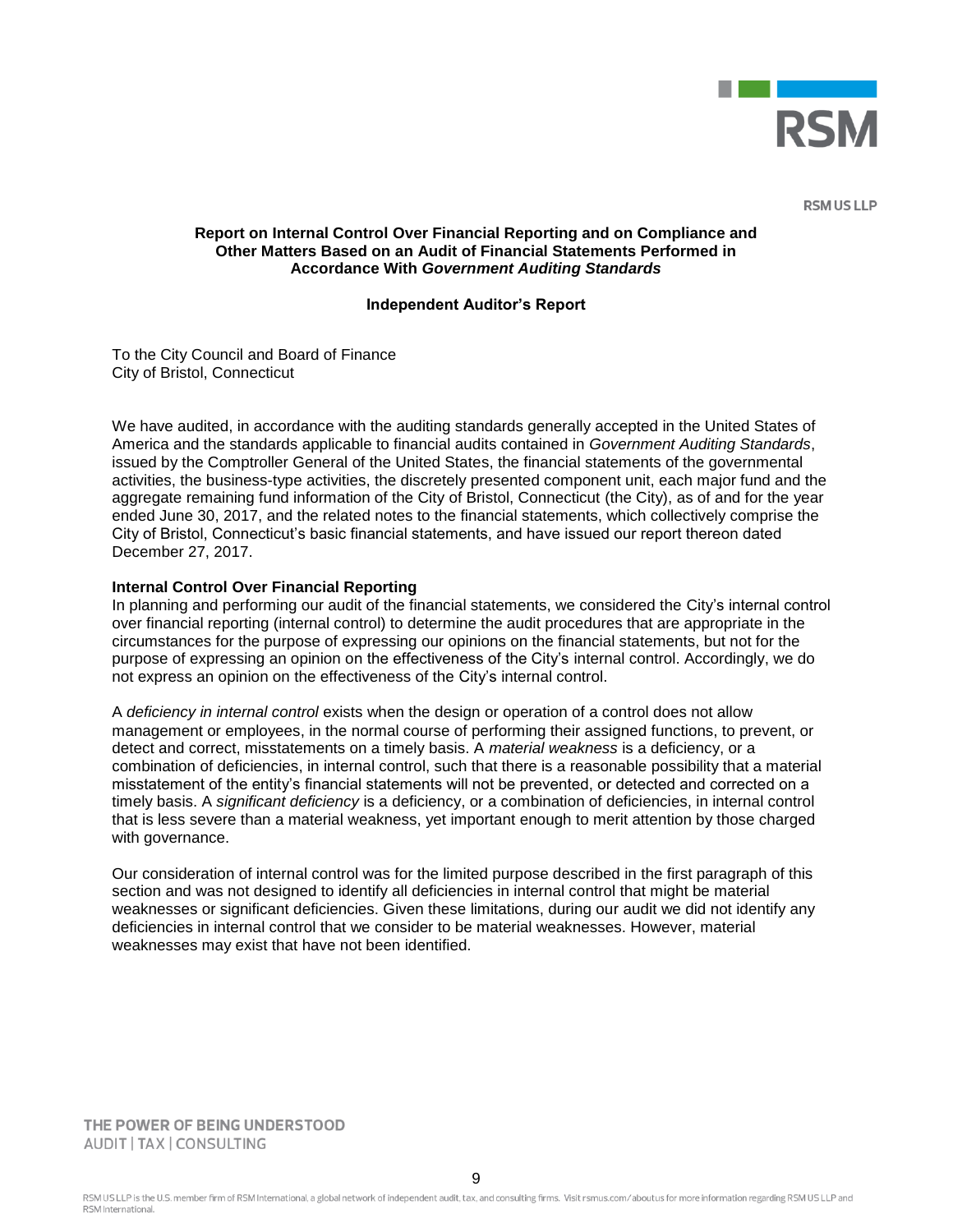## **Compliance and Other Matters**

As part of obtaining reasonable assurance about whether the City's financial statements are free from material misstatement, we performed tests of its compliance with certain provisions of laws, regulations, contracts and grant agreements, noncompliance with which could have a direct and material effect on the determination of financial statement amounts. However, providing an opinion on compliance with those provisions was not an objective of our audit, and, accordingly, we do not express such an opinion. The results of our tests disclosed no instances of noncompliance or other matters that are required to be reported under *Government Auditing Standards*.

## **Purpose of this Report**

The purpose of this report is solely to describe the scope of our testing of internal control and compliance and the result of that testing, and not to provide an opinion on the effectiveness of the City's internal control or on compliance. This report is an integral part of an audit performed in accordance with *Government Auditing Standards* in considering the City's internal control and compliance. Accordingly, this communication is not suitable for any other purpose.

RSM US LLP

New Haven, Connecticut December 27, 2017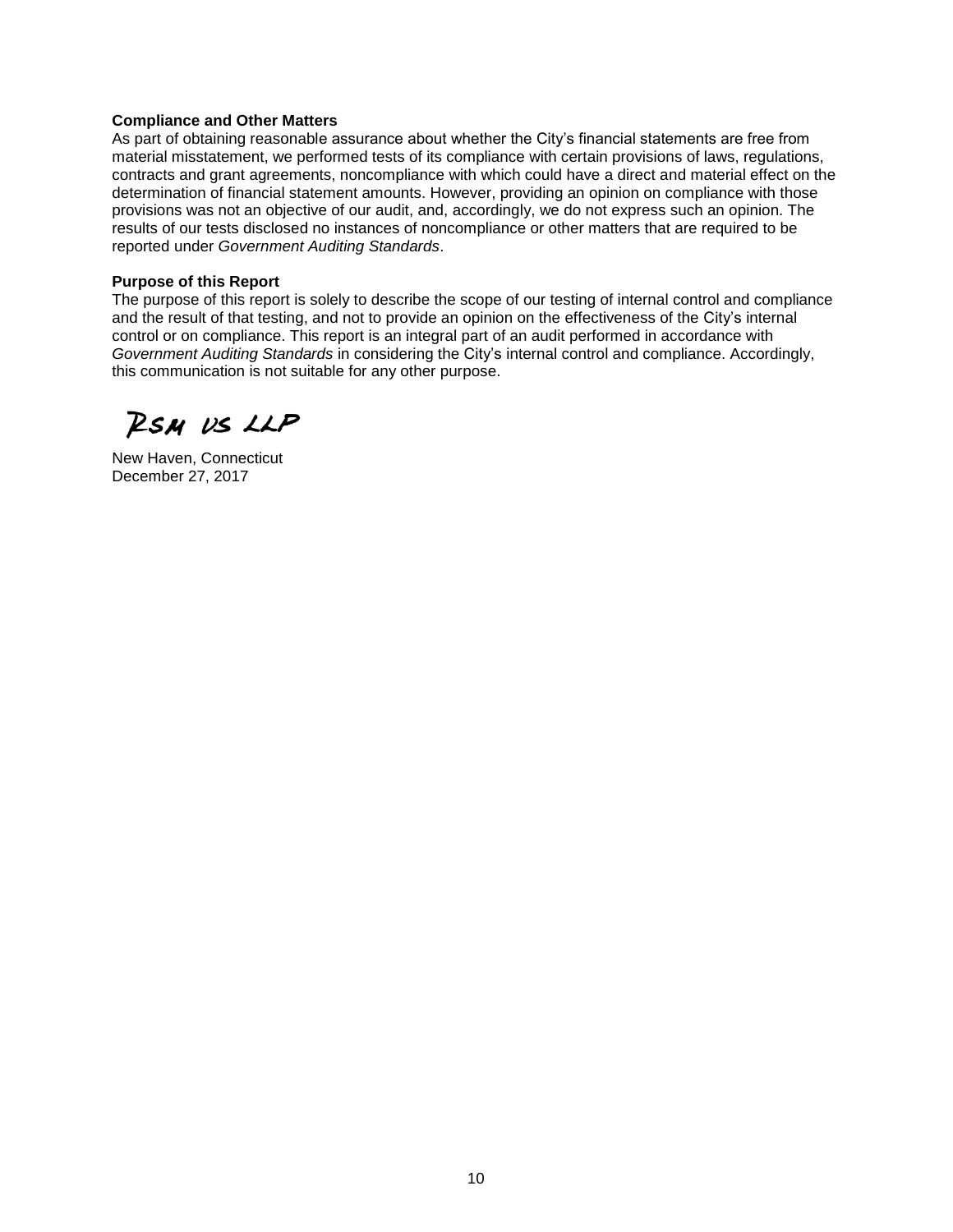

**DSMIISIID** 

## **Report on Compliance for Each Major State Program; Report on Internal Control Over Compliance; and Report on Schedule of Expenditures of State Financial Assistance Required by the State Single Audit Act**

#### **Independent Auditor's Report**

To the City Council and Board of Finance City of Bristol, Connecticut

## **Report on Compliance for Each Major State Program**

We have audited the City of Bristol, Connecticut's (the City) compliance with the types of compliance requirements described in the Office of Policy and Management's *Compliance Supplement* that could have a direct and material effect on each of the City's major state programs for the year ended June 30, 2017. The City's major state programs are identified in the summary of auditors' results section of the accompanying schedule of findings and questioned costs.

#### **Management's Responsibility**

Management is responsible for compliance with the requirements of laws, regulations, contracts and grants applicable to its state programs.

#### **Auditors' Responsibility**

Our responsibility is to express an opinion on compliance for each of the City's major state programs based on our audit of the types of compliance requirements referred to above. We conducted our audit of compliance in accordance with auditing standards generally accepted in the United States of America; the standards applicable to financial audits contained in Government Auditing Standards, issued by the Comptroller General of the United States; and the State Single Audit Act (C.G.S. Sections 4-230 to 4-236). Those standards and the State Single Audit Act require that we plan and perform the audit to obtain reasonable assurance about whether noncompliance with the types of compliance requirements referred to above that could have a direct and material effect on a major state program occurred. An audit includes examining, on a test basis, evidence about the City's compliance with those requirements and performing such other procedures as we considered necessary in the circumstances.

We believe that our audit provides a reasonable basis for our opinion on compliance for each major state program. However, our audit does not provide a legal determination of the City's compliance.

## **Opinion on Each Major State Program**

In our opinion, the City of Bristol, Connecticut complied, in all material respects, with the types of compliance requirements referred to above that could have a direct and material effect on each of its major state programs for the year ended June 30, 2017.

THE POWER OF BEING UNDERSTOOD AUDIT | TAX | CONSULTING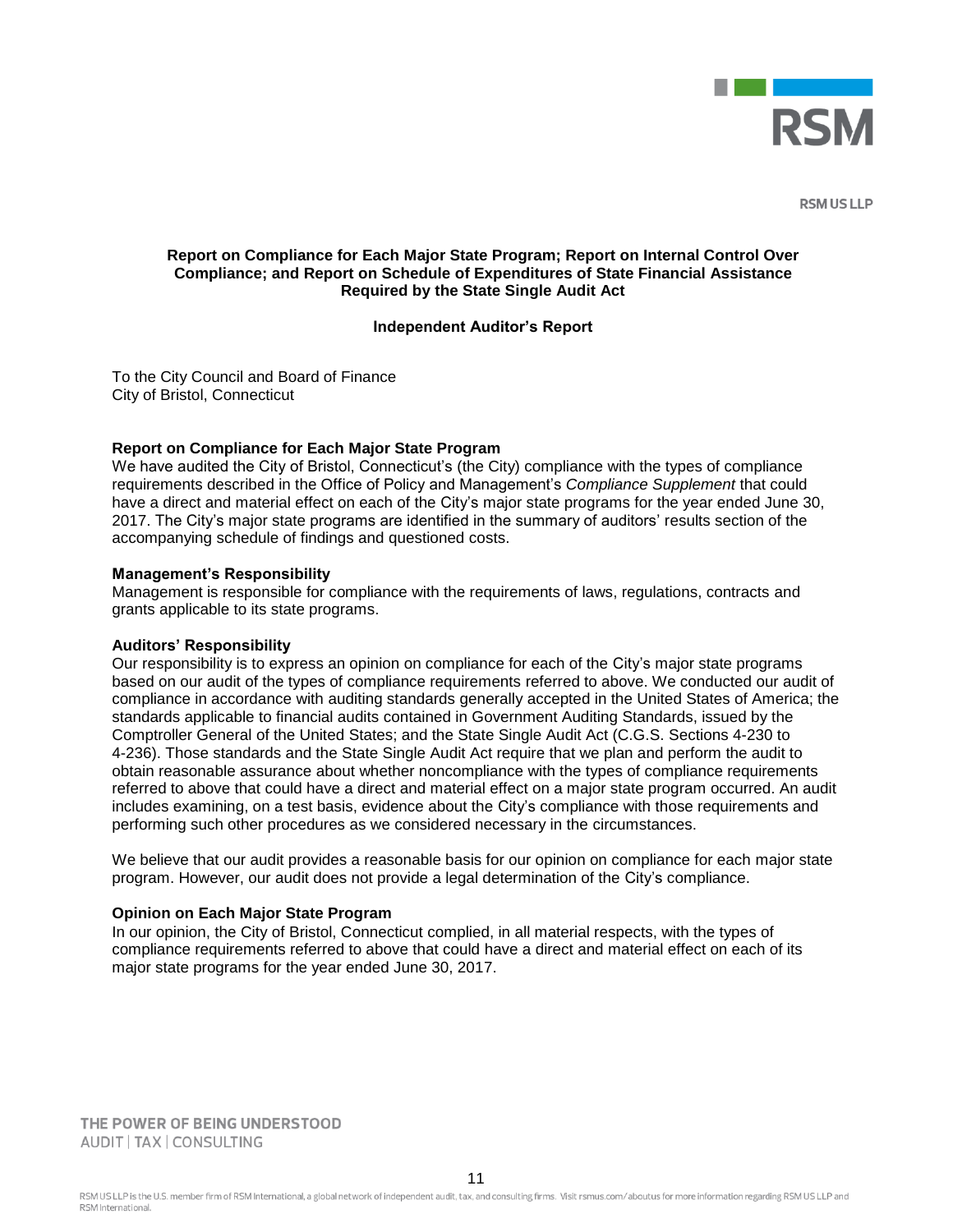#### **Report on Internal Control over Compliance**

Management of the City is responsible for establishing and maintaining effective internal control over compliance with the types of compliance requirements referred to above. In planning and performing our audit of compliance, we considered the City's internal control over compliance with the types of requirements that could have a direct and material effect on each major state program to determine the auditing procedures that are appropriate in the circumstances for the purpose of expressing an opinion on compliance for each major state program and to test and report on internal control over compliance in accordance with the State Single Audit Act, but not for the purpose of expressing an opinion on the effectiveness of internal control over compliance. Accordingly, we do not express an opinion on the effectiveness of the City's internal control over compliance.

A *deficiency in internal control over compliance* exists when the design or operation of a control over compliance does not allow management or employees, in the normal course of performing their assigned functions, to prevent, or detect and correct, noncompliance with a type of compliance requirement of a state program on a timely basis. A *material weakness in internal control over compliance* is a deficiency, or combination of deficiencies, in internal control over compliance, such that there is a reasonable possibility that material noncompliance with a type of compliance requirement of a state program will not be prevented, or detected and corrected, on a timely basis. A *significant deficiency in internal control over compliance* is a deficiency, or a combination of deficiencies, in internal control over compliance with a type of compliance requirement of a state program that is less severe than a material weakness in internal control over compliance, yet important enough to merit attention by those charged with governance.

Our consideration of internal control over compliance was for the limited purpose described in the first paragraph of this section and was not designed to identify all deficiencies in internal control over compliance that might be material weaknesses or significant deficiencies. We did not identify any deficiencies in internal control over compliance that we consider to be material weaknesses. However, material weaknesses may exist that have not been identified.

The purpose of this report on internal control over compliance is solely to describe the scope of our testing of internal control over compliance and the results of that testing based on the requirements of the State Single Audit Act. Accordingly, this report is not suitable for any other purpose.

**Report on Schedule of Expenditures of State Financial Assistance Required by the State Single Audit Act** We have audited the financial statements of the governmental activities, the business-type activities, the discretely presented component unit, each major fund and the aggregate remaining fund information of the City of Bristol, Connecticut, as of and for the year ended June 30, 2017, and the related notes to the financial statements, which collectively comprise the City of Bristol, Connecticut's basic financial statements. We issued our report thereon dated December 27, 2017, which contained unmodified opinions on those financial statements. Our audit was conducted for the purpose of forming opinions on the financial statements that collectively comprise the basic financial statements. The accompanying schedule of expenditures of state financial assistance is presented for purposes of additional analysis as required by the State Single Audit Act and is not a required part of the basic financial statements. Such information is the responsibility of management and was derived from and relates directly to the underlying accounting and other records used to prepare the basic financial statements. The information has been subjected to the auditing procedures applied in the audit of the financial statements and certain additional procedures, including comparing and reconciling such information directly to the underlying accounting and other records used to prepare the basic financial statements or to the basic financial statements themselves, and other additional procedures in accordance with auditing standards generally accepted in the United States of America. In our opinion, the schedule of expenditures of state financial assistance is fairly stated in all material respects in relation to the basic financial statements as a whole.

**RSM US LLP** 

New Haven, Connecticut December 27, 2017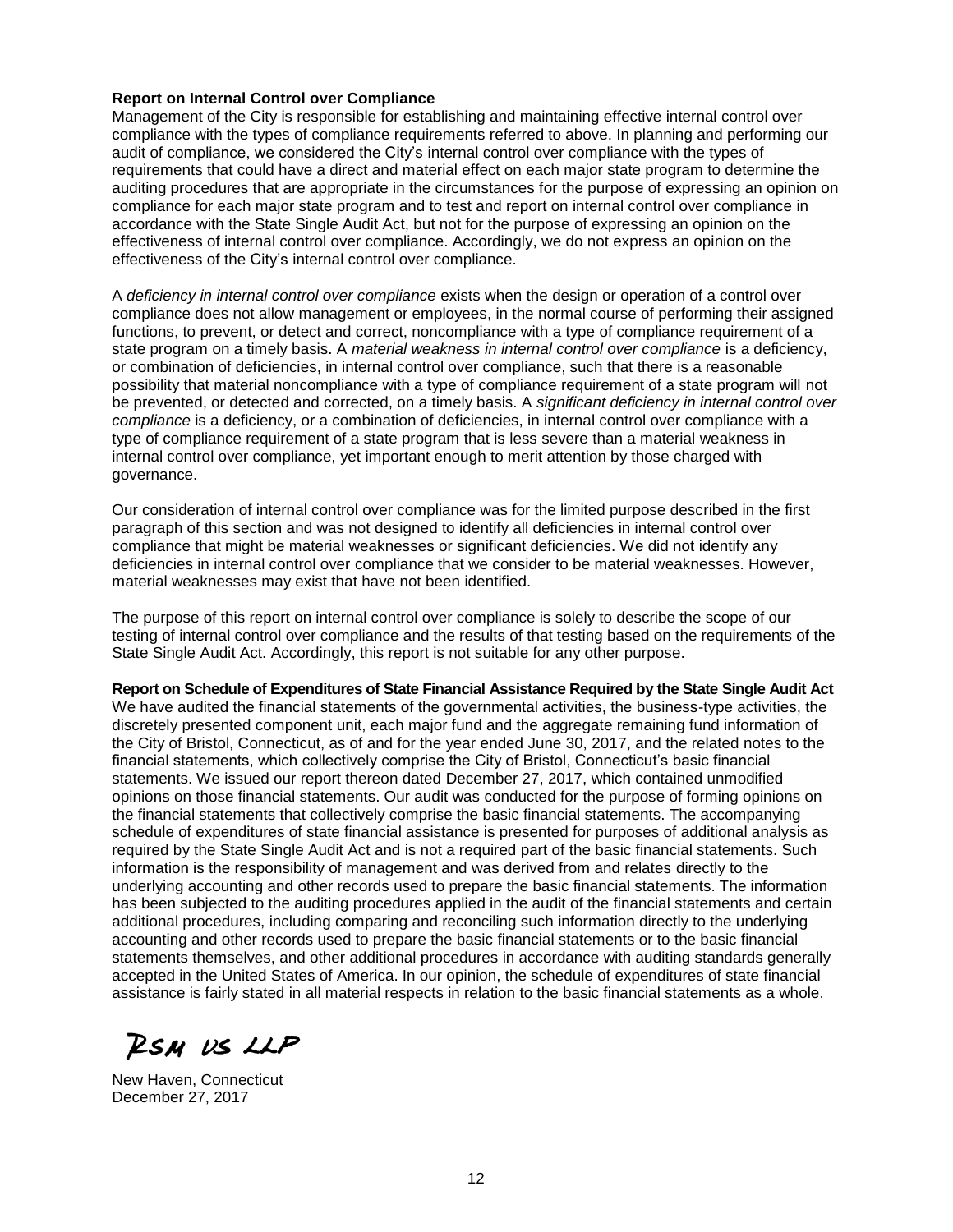## **Schedule of Expenditures of State Financial Assistance For the Year Ended June 30, 2017**

| Core-CT Number<br><b>Grantor Program Title</b><br>Expenditures<br><b>Department of Education</b><br><b>Family Resource Centers</b><br>\$<br>11000-SDE64370-16110<br>309,000<br>Youth Services Bureau - Enhancement<br>11000-SDE64370-16201<br>7,550<br><b>Child Nutrition State Matching Grant</b><br>11000-SDE64370-16211<br>35,141<br><b>Health Foods Initiative</b><br>11000-SDE64370-16212<br>71,237<br><b>Adult Education</b><br>11000-SDE64370-17030<br>310,980<br><b>Health Services</b><br>11000-SDE64370-17034<br>220,418<br>Educational Cost Sharing - Alliance District Funding<br>11000-SDE64370-17041-82164<br>3,279,121<br><b>Bilingual Education</b><br>11000-SDE64370-17042<br>14,172<br><b>Interdistrict Cooperative Grant</b><br>11000-SDE64370-17045<br>68,826<br><b>School Breakfast</b><br>11000-SDE64370-17046<br>34,703<br>Youth Services Bureau<br>11000-SDE64370-17052<br>40,816<br>Regional Vocational-Tech School Grant<br>11000-SDE64344-12519<br>3,701<br>Early Childhood Minor Capital<br>12052-SDE64370-43540<br>35,502<br>4,431,167<br><b>Total Department of Education</b><br><b>Office of Early Childhood</b><br>Child Day Care (CDC)<br>11000-OEC64841-16274<br>268,737<br><b>School Readiness</b><br>11000-OEC64845-17101<br>2,797,373<br>School Readiness Quality Enhancement<br>11000-OEC64845-17097<br>25,024<br><b>Total Office of Early Childhood</b><br>3,091,134<br>Department of Energy and Environmental Protection<br>Clean Water Fund<br>21014-DEP43720-40001<br>4,153,007<br><b>Total Department of Energy and Environmental Protection</b><br>4,153,007<br><b>Connecticut State Library</b><br><b>Environmental Settlements</b><br>12060-DEP43930-35169<br>553<br><b>ConnectiCard Payments</b><br>11000-CSL66051-17010<br>2,708<br>12060-CSL66094-35150<br><b>Historic Documents Preservation Grants</b><br>5,000<br><b>Total Connecticut State Library</b><br>8,261<br><b>Judicial Branch of the State of Connecticut</b><br>Non-budgeted Operating Appropriations<br>34001-JUD95162-40001<br>18,543<br><b>Total Judicial Branch of the State of Connecticut</b><br>18,543<br><b>Office of Policy and Management</b><br>Payment in Lieu of Taxes (PILOT) on Private Colleges and<br><b>General Hospitals</b><br>11000-OPM20600-17006<br>392,185 | State Grantor Pass-Through | <b>State Grant Program</b> |  |
|---------------------------------------------------------------------------------------------------------------------------------------------------------------------------------------------------------------------------------------------------------------------------------------------------------------------------------------------------------------------------------------------------------------------------------------------------------------------------------------------------------------------------------------------------------------------------------------------------------------------------------------------------------------------------------------------------------------------------------------------------------------------------------------------------------------------------------------------------------------------------------------------------------------------------------------------------------------------------------------------------------------------------------------------------------------------------------------------------------------------------------------------------------------------------------------------------------------------------------------------------------------------------------------------------------------------------------------------------------------------------------------------------------------------------------------------------------------------------------------------------------------------------------------------------------------------------------------------------------------------------------------------------------------------------------------------------------------------------------------------------------------------------------------------------------------------------------------------------------------------------------------------------------------------------------------------------------------------------------------------------------------------------------------------------------------------------------------------------------------------------------------------------------------------------------------------------------------------------------------------------------------------------------------------------|----------------------------|----------------------------|--|
|                                                                                                                                                                                                                                                                                                                                                                                                                                                                                                                                                                                                                                                                                                                                                                                                                                                                                                                                                                                                                                                                                                                                                                                                                                                                                                                                                                                                                                                                                                                                                                                                                                                                                                                                                                                                                                                                                                                                                                                                                                                                                                                                                                                                                                                                                                   |                            |                            |  |
|                                                                                                                                                                                                                                                                                                                                                                                                                                                                                                                                                                                                                                                                                                                                                                                                                                                                                                                                                                                                                                                                                                                                                                                                                                                                                                                                                                                                                                                                                                                                                                                                                                                                                                                                                                                                                                                                                                                                                                                                                                                                                                                                                                                                                                                                                                   |                            |                            |  |
|                                                                                                                                                                                                                                                                                                                                                                                                                                                                                                                                                                                                                                                                                                                                                                                                                                                                                                                                                                                                                                                                                                                                                                                                                                                                                                                                                                                                                                                                                                                                                                                                                                                                                                                                                                                                                                                                                                                                                                                                                                                                                                                                                                                                                                                                                                   |                            |                            |  |
|                                                                                                                                                                                                                                                                                                                                                                                                                                                                                                                                                                                                                                                                                                                                                                                                                                                                                                                                                                                                                                                                                                                                                                                                                                                                                                                                                                                                                                                                                                                                                                                                                                                                                                                                                                                                                                                                                                                                                                                                                                                                                                                                                                                                                                                                                                   |                            |                            |  |
|                                                                                                                                                                                                                                                                                                                                                                                                                                                                                                                                                                                                                                                                                                                                                                                                                                                                                                                                                                                                                                                                                                                                                                                                                                                                                                                                                                                                                                                                                                                                                                                                                                                                                                                                                                                                                                                                                                                                                                                                                                                                                                                                                                                                                                                                                                   |                            |                            |  |
|                                                                                                                                                                                                                                                                                                                                                                                                                                                                                                                                                                                                                                                                                                                                                                                                                                                                                                                                                                                                                                                                                                                                                                                                                                                                                                                                                                                                                                                                                                                                                                                                                                                                                                                                                                                                                                                                                                                                                                                                                                                                                                                                                                                                                                                                                                   |                            |                            |  |
|                                                                                                                                                                                                                                                                                                                                                                                                                                                                                                                                                                                                                                                                                                                                                                                                                                                                                                                                                                                                                                                                                                                                                                                                                                                                                                                                                                                                                                                                                                                                                                                                                                                                                                                                                                                                                                                                                                                                                                                                                                                                                                                                                                                                                                                                                                   |                            |                            |  |
|                                                                                                                                                                                                                                                                                                                                                                                                                                                                                                                                                                                                                                                                                                                                                                                                                                                                                                                                                                                                                                                                                                                                                                                                                                                                                                                                                                                                                                                                                                                                                                                                                                                                                                                                                                                                                                                                                                                                                                                                                                                                                                                                                                                                                                                                                                   |                            |                            |  |
|                                                                                                                                                                                                                                                                                                                                                                                                                                                                                                                                                                                                                                                                                                                                                                                                                                                                                                                                                                                                                                                                                                                                                                                                                                                                                                                                                                                                                                                                                                                                                                                                                                                                                                                                                                                                                                                                                                                                                                                                                                                                                                                                                                                                                                                                                                   |                            |                            |  |
|                                                                                                                                                                                                                                                                                                                                                                                                                                                                                                                                                                                                                                                                                                                                                                                                                                                                                                                                                                                                                                                                                                                                                                                                                                                                                                                                                                                                                                                                                                                                                                                                                                                                                                                                                                                                                                                                                                                                                                                                                                                                                                                                                                                                                                                                                                   |                            |                            |  |
|                                                                                                                                                                                                                                                                                                                                                                                                                                                                                                                                                                                                                                                                                                                                                                                                                                                                                                                                                                                                                                                                                                                                                                                                                                                                                                                                                                                                                                                                                                                                                                                                                                                                                                                                                                                                                                                                                                                                                                                                                                                                                                                                                                                                                                                                                                   |                            |                            |  |
|                                                                                                                                                                                                                                                                                                                                                                                                                                                                                                                                                                                                                                                                                                                                                                                                                                                                                                                                                                                                                                                                                                                                                                                                                                                                                                                                                                                                                                                                                                                                                                                                                                                                                                                                                                                                                                                                                                                                                                                                                                                                                                                                                                                                                                                                                                   |                            |                            |  |
|                                                                                                                                                                                                                                                                                                                                                                                                                                                                                                                                                                                                                                                                                                                                                                                                                                                                                                                                                                                                                                                                                                                                                                                                                                                                                                                                                                                                                                                                                                                                                                                                                                                                                                                                                                                                                                                                                                                                                                                                                                                                                                                                                                                                                                                                                                   |                            |                            |  |
|                                                                                                                                                                                                                                                                                                                                                                                                                                                                                                                                                                                                                                                                                                                                                                                                                                                                                                                                                                                                                                                                                                                                                                                                                                                                                                                                                                                                                                                                                                                                                                                                                                                                                                                                                                                                                                                                                                                                                                                                                                                                                                                                                                                                                                                                                                   |                            |                            |  |
|                                                                                                                                                                                                                                                                                                                                                                                                                                                                                                                                                                                                                                                                                                                                                                                                                                                                                                                                                                                                                                                                                                                                                                                                                                                                                                                                                                                                                                                                                                                                                                                                                                                                                                                                                                                                                                                                                                                                                                                                                                                                                                                                                                                                                                                                                                   |                            |                            |  |
|                                                                                                                                                                                                                                                                                                                                                                                                                                                                                                                                                                                                                                                                                                                                                                                                                                                                                                                                                                                                                                                                                                                                                                                                                                                                                                                                                                                                                                                                                                                                                                                                                                                                                                                                                                                                                                                                                                                                                                                                                                                                                                                                                                                                                                                                                                   |                            |                            |  |
|                                                                                                                                                                                                                                                                                                                                                                                                                                                                                                                                                                                                                                                                                                                                                                                                                                                                                                                                                                                                                                                                                                                                                                                                                                                                                                                                                                                                                                                                                                                                                                                                                                                                                                                                                                                                                                                                                                                                                                                                                                                                                                                                                                                                                                                                                                   |                            |                            |  |
|                                                                                                                                                                                                                                                                                                                                                                                                                                                                                                                                                                                                                                                                                                                                                                                                                                                                                                                                                                                                                                                                                                                                                                                                                                                                                                                                                                                                                                                                                                                                                                                                                                                                                                                                                                                                                                                                                                                                                                                                                                                                                                                                                                                                                                                                                                   |                            |                            |  |
|                                                                                                                                                                                                                                                                                                                                                                                                                                                                                                                                                                                                                                                                                                                                                                                                                                                                                                                                                                                                                                                                                                                                                                                                                                                                                                                                                                                                                                                                                                                                                                                                                                                                                                                                                                                                                                                                                                                                                                                                                                                                                                                                                                                                                                                                                                   |                            |                            |  |
|                                                                                                                                                                                                                                                                                                                                                                                                                                                                                                                                                                                                                                                                                                                                                                                                                                                                                                                                                                                                                                                                                                                                                                                                                                                                                                                                                                                                                                                                                                                                                                                                                                                                                                                                                                                                                                                                                                                                                                                                                                                                                                                                                                                                                                                                                                   |                            |                            |  |
|                                                                                                                                                                                                                                                                                                                                                                                                                                                                                                                                                                                                                                                                                                                                                                                                                                                                                                                                                                                                                                                                                                                                                                                                                                                                                                                                                                                                                                                                                                                                                                                                                                                                                                                                                                                                                                                                                                                                                                                                                                                                                                                                                                                                                                                                                                   |                            |                            |  |
|                                                                                                                                                                                                                                                                                                                                                                                                                                                                                                                                                                                                                                                                                                                                                                                                                                                                                                                                                                                                                                                                                                                                                                                                                                                                                                                                                                                                                                                                                                                                                                                                                                                                                                                                                                                                                                                                                                                                                                                                                                                                                                                                                                                                                                                                                                   |                            |                            |  |
|                                                                                                                                                                                                                                                                                                                                                                                                                                                                                                                                                                                                                                                                                                                                                                                                                                                                                                                                                                                                                                                                                                                                                                                                                                                                                                                                                                                                                                                                                                                                                                                                                                                                                                                                                                                                                                                                                                                                                                                                                                                                                                                                                                                                                                                                                                   |                            |                            |  |
|                                                                                                                                                                                                                                                                                                                                                                                                                                                                                                                                                                                                                                                                                                                                                                                                                                                                                                                                                                                                                                                                                                                                                                                                                                                                                                                                                                                                                                                                                                                                                                                                                                                                                                                                                                                                                                                                                                                                                                                                                                                                                                                                                                                                                                                                                                   |                            |                            |  |
|                                                                                                                                                                                                                                                                                                                                                                                                                                                                                                                                                                                                                                                                                                                                                                                                                                                                                                                                                                                                                                                                                                                                                                                                                                                                                                                                                                                                                                                                                                                                                                                                                                                                                                                                                                                                                                                                                                                                                                                                                                                                                                                                                                                                                                                                                                   |                            |                            |  |
|                                                                                                                                                                                                                                                                                                                                                                                                                                                                                                                                                                                                                                                                                                                                                                                                                                                                                                                                                                                                                                                                                                                                                                                                                                                                                                                                                                                                                                                                                                                                                                                                                                                                                                                                                                                                                                                                                                                                                                                                                                                                                                                                                                                                                                                                                                   |                            |                            |  |
|                                                                                                                                                                                                                                                                                                                                                                                                                                                                                                                                                                                                                                                                                                                                                                                                                                                                                                                                                                                                                                                                                                                                                                                                                                                                                                                                                                                                                                                                                                                                                                                                                                                                                                                                                                                                                                                                                                                                                                                                                                                                                                                                                                                                                                                                                                   |                            |                            |  |
|                                                                                                                                                                                                                                                                                                                                                                                                                                                                                                                                                                                                                                                                                                                                                                                                                                                                                                                                                                                                                                                                                                                                                                                                                                                                                                                                                                                                                                                                                                                                                                                                                                                                                                                                                                                                                                                                                                                                                                                                                                                                                                                                                                                                                                                                                                   |                            |                            |  |
|                                                                                                                                                                                                                                                                                                                                                                                                                                                                                                                                                                                                                                                                                                                                                                                                                                                                                                                                                                                                                                                                                                                                                                                                                                                                                                                                                                                                                                                                                                                                                                                                                                                                                                                                                                                                                                                                                                                                                                                                                                                                                                                                                                                                                                                                                                   |                            |                            |  |
|                                                                                                                                                                                                                                                                                                                                                                                                                                                                                                                                                                                                                                                                                                                                                                                                                                                                                                                                                                                                                                                                                                                                                                                                                                                                                                                                                                                                                                                                                                                                                                                                                                                                                                                                                                                                                                                                                                                                                                                                                                                                                                                                                                                                                                                                                                   |                            |                            |  |
|                                                                                                                                                                                                                                                                                                                                                                                                                                                                                                                                                                                                                                                                                                                                                                                                                                                                                                                                                                                                                                                                                                                                                                                                                                                                                                                                                                                                                                                                                                                                                                                                                                                                                                                                                                                                                                                                                                                                                                                                                                                                                                                                                                                                                                                                                                   |                            |                            |  |
|                                                                                                                                                                                                                                                                                                                                                                                                                                                                                                                                                                                                                                                                                                                                                                                                                                                                                                                                                                                                                                                                                                                                                                                                                                                                                                                                                                                                                                                                                                                                                                                                                                                                                                                                                                                                                                                                                                                                                                                                                                                                                                                                                                                                                                                                                                   |                            |                            |  |
|                                                                                                                                                                                                                                                                                                                                                                                                                                                                                                                                                                                                                                                                                                                                                                                                                                                                                                                                                                                                                                                                                                                                                                                                                                                                                                                                                                                                                                                                                                                                                                                                                                                                                                                                                                                                                                                                                                                                                                                                                                                                                                                                                                                                                                                                                                   |                            |                            |  |
|                                                                                                                                                                                                                                                                                                                                                                                                                                                                                                                                                                                                                                                                                                                                                                                                                                                                                                                                                                                                                                                                                                                                                                                                                                                                                                                                                                                                                                                                                                                                                                                                                                                                                                                                                                                                                                                                                                                                                                                                                                                                                                                                                                                                                                                                                                   |                            |                            |  |
|                                                                                                                                                                                                                                                                                                                                                                                                                                                                                                                                                                                                                                                                                                                                                                                                                                                                                                                                                                                                                                                                                                                                                                                                                                                                                                                                                                                                                                                                                                                                                                                                                                                                                                                                                                                                                                                                                                                                                                                                                                                                                                                                                                                                                                                                                                   |                            |                            |  |
|                                                                                                                                                                                                                                                                                                                                                                                                                                                                                                                                                                                                                                                                                                                                                                                                                                                                                                                                                                                                                                                                                                                                                                                                                                                                                                                                                                                                                                                                                                                                                                                                                                                                                                                                                                                                                                                                                                                                                                                                                                                                                                                                                                                                                                                                                                   |                            |                            |  |
|                                                                                                                                                                                                                                                                                                                                                                                                                                                                                                                                                                                                                                                                                                                                                                                                                                                                                                                                                                                                                                                                                                                                                                                                                                                                                                                                                                                                                                                                                                                                                                                                                                                                                                                                                                                                                                                                                                                                                                                                                                                                                                                                                                                                                                                                                                   |                            |                            |  |
|                                                                                                                                                                                                                                                                                                                                                                                                                                                                                                                                                                                                                                                                                                                                                                                                                                                                                                                                                                                                                                                                                                                                                                                                                                                                                                                                                                                                                                                                                                                                                                                                                                                                                                                                                                                                                                                                                                                                                                                                                                                                                                                                                                                                                                                                                                   |                            |                            |  |
|                                                                                                                                                                                                                                                                                                                                                                                                                                                                                                                                                                                                                                                                                                                                                                                                                                                                                                                                                                                                                                                                                                                                                                                                                                                                                                                                                                                                                                                                                                                                                                                                                                                                                                                                                                                                                                                                                                                                                                                                                                                                                                                                                                                                                                                                                                   |                            |                            |  |

(Continued)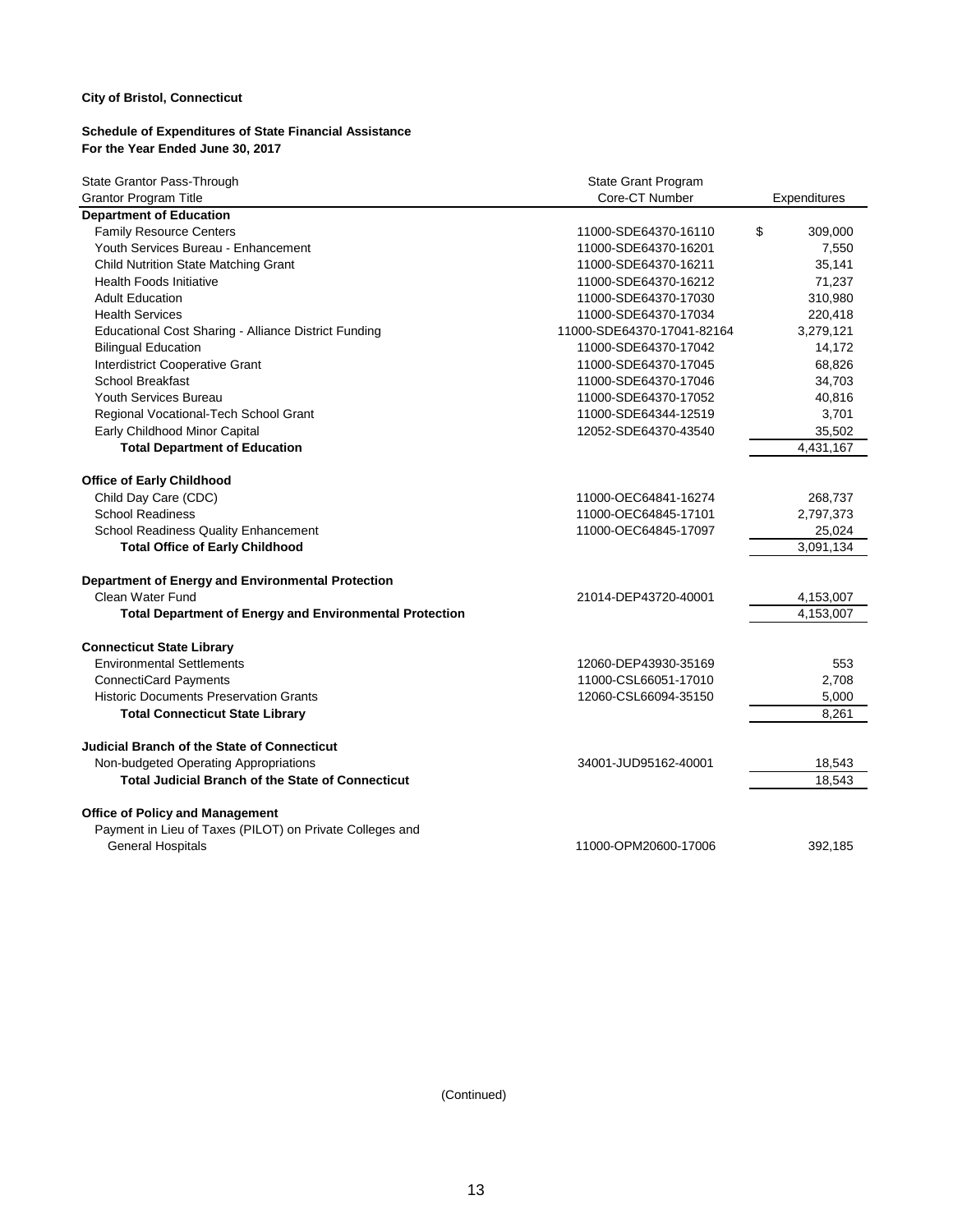## **Schedule of Expenditures of State Financial Assistance (Continued) For the Year Ended June 30, 2017**

| State Grantor Pass-Through                                      | <b>State Grant Program</b> |              |  |
|-----------------------------------------------------------------|----------------------------|--------------|--|
| <b>Grantor Program Title</b>                                    | Core-CT Number             | Expenditures |  |
| <b>Office of Policy and Management (Continued)</b>              |                            |              |  |
| Reimbursement of Property Taxes - Disability Exemption          | 11000-OPM20600-17011       | \$<br>13,451 |  |
| Property Tax Relief for Veterans                                | 11000-OPM20600-17024       | 29,117       |  |
| Payment in Lieu of Taxes (PILOT) on Exempt Property of          |                            |              |  |
| Manufacturing Facilities in Distressed Municipalities           | 11000-OPM20600-17016       | 124,866      |  |
| Property Tax Relief for Elderly and Totally Disabled Homeowners | 11000-OPM20600-17018       | 334,198      |  |
| Property Tax Relief for Elderly Homeowners - Freeze Program     | 11000-OPM20600-17021       | 3,334        |  |
| Local Capital Improvement Program                               | 12050-OPM20600-40254       | 693,642      |  |
| Municipal Grants-In-Aid                                         | 12052-OPM20600-43587       | 2,486,925    |  |
| <b>Total Office of Policy and Management</b>                    |                            | 4,077,718    |  |
| <b>Department of Emergency Services and Public Protection</b>   |                            |              |  |
| <b>Telecommunications Fund</b>                                  | 12060-DPS32181-35190       | 140,972      |  |
| State Assets Forfeiture Revolving Fund                          | 12060-DPS32155-35142       | 9,178        |  |
| <b>Total Department of Emergency Services and</b>               |                            |              |  |
| <b>Public Protection</b>                                        |                            | 150,150      |  |
| <b>Department of Social Services</b>                            |                            |              |  |
| Medicaid                                                        | 11000-DSS60000-16020       | 241,414      |  |
| <b>Department of Transportation</b>                             |                            |              |  |
| Town Aid Road Grants                                            | 12052-DOT57131-43455       | 663,933      |  |
| <b>Bus Operations</b>                                           | 12001-DOT57931-12175       | 57,275       |  |
| <b>Total Department of Transportation</b>                       |                            | 721,208      |  |
| <b>Department of Consumer Protection</b>                        |                            |              |  |
| <b>Bingo Payments</b>                                           | 34003-DCP39930-42350       | 410          |  |
| Off Track Betting                                               | 34004-DCP39930-40001       | 51,643       |  |
| <b>Total Department of Consumer Protection</b>                  |                            | 52,053       |  |
| <b>Department of Administrative Services</b>                    |                            |              |  |
| <b>Alliance District General Improvements</b>                   | 12052-DAS27635-43651       | 1,691,206    |  |
| <b>Total State Financial Assistance Before</b>                  |                            |              |  |
| <b>Exempt Programs</b>                                          |                            | 18,635,861   |  |
| <b>Exempt Programs</b>                                          |                            |              |  |
| <b>Office of Policy and Management</b>                          |                            |              |  |
| <b>Grants to Towns</b>                                          | 12009-OPM20600-17005       | 565,082      |  |
| Municipal Revenue Sharing                                       | 12002-OPM20600-17102       | 1,276,119    |  |
| <b>Total Office of Policy and Management</b>                    |                            | 1,841,201    |  |
|                                                                 |                            |              |  |

(Continued)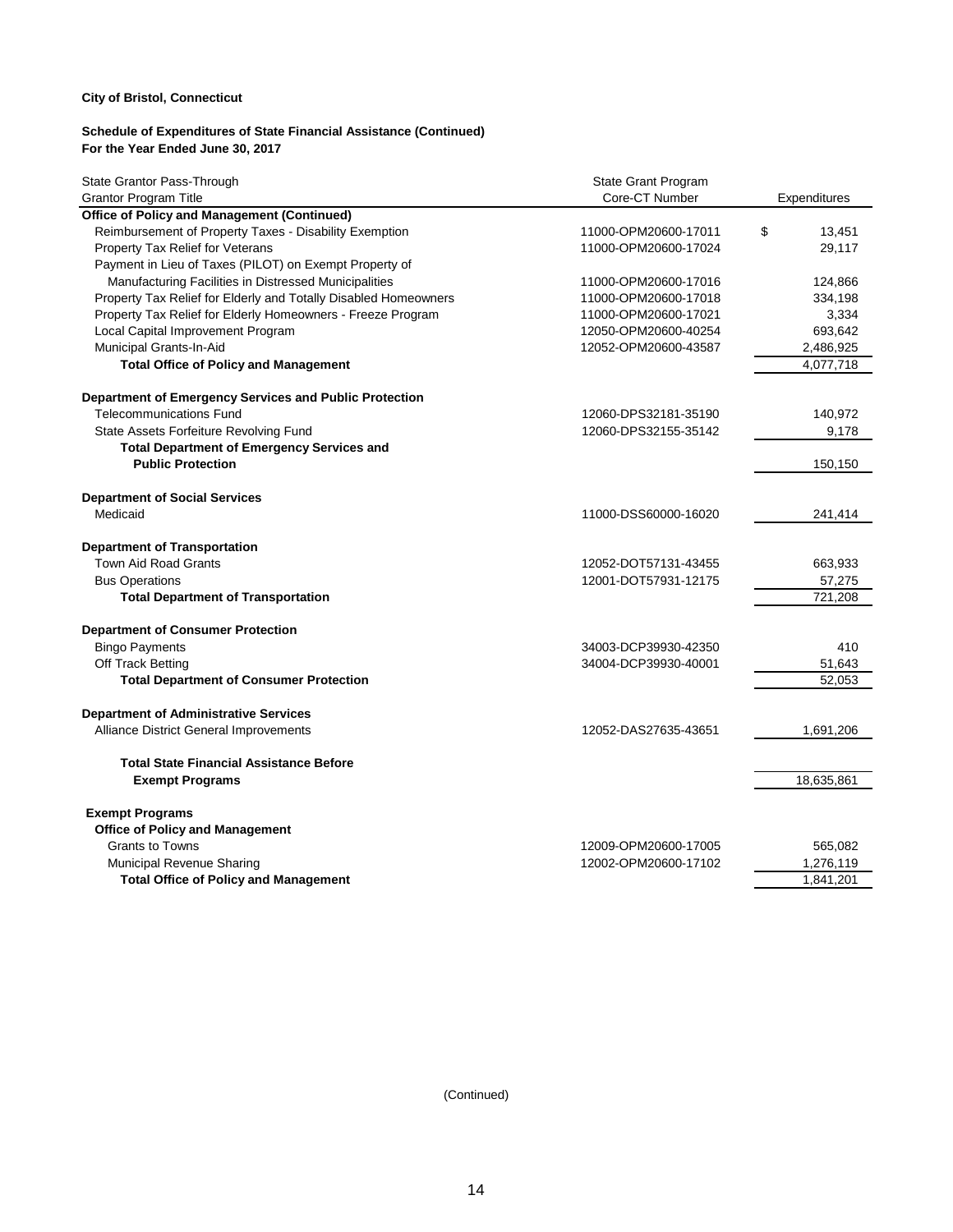#### **Schedule of Expenditures of State Financial Assistance (Continued) For the Year Ended June 30, 2017**

| State Grantor Pass-Through                   | <b>State Grant Program</b> |              |            |
|----------------------------------------------|----------------------------|--------------|------------|
| <b>Grantor Program Title</b>                 | Core-CT Number             | Expenditures |            |
| <b>Department of Education</b>               |                            |              |            |
| <b>Educational Cost Sharing</b>              | 11000-SDE64370-17041-82010 | \$           | 41,420,177 |
| Excess Costs Student Based and Equity        | 11000-SDE64370-17047       |              | 4,335,411  |
| <b>Total Department of Education</b>         |                            |              | 45,755,588 |
| <b>Department of Administrative Services</b> |                            |              |            |
| <b>School Construction Grants</b>            | 13010-DAS27636-40901       |              | 2,546,931  |
| <b>Total Exempt Programs</b>                 |                            |              | 50,143,720 |
| Total State Financial Assistance             |                            |              | 68.779.581 |

See notes to schedule of state financial assistance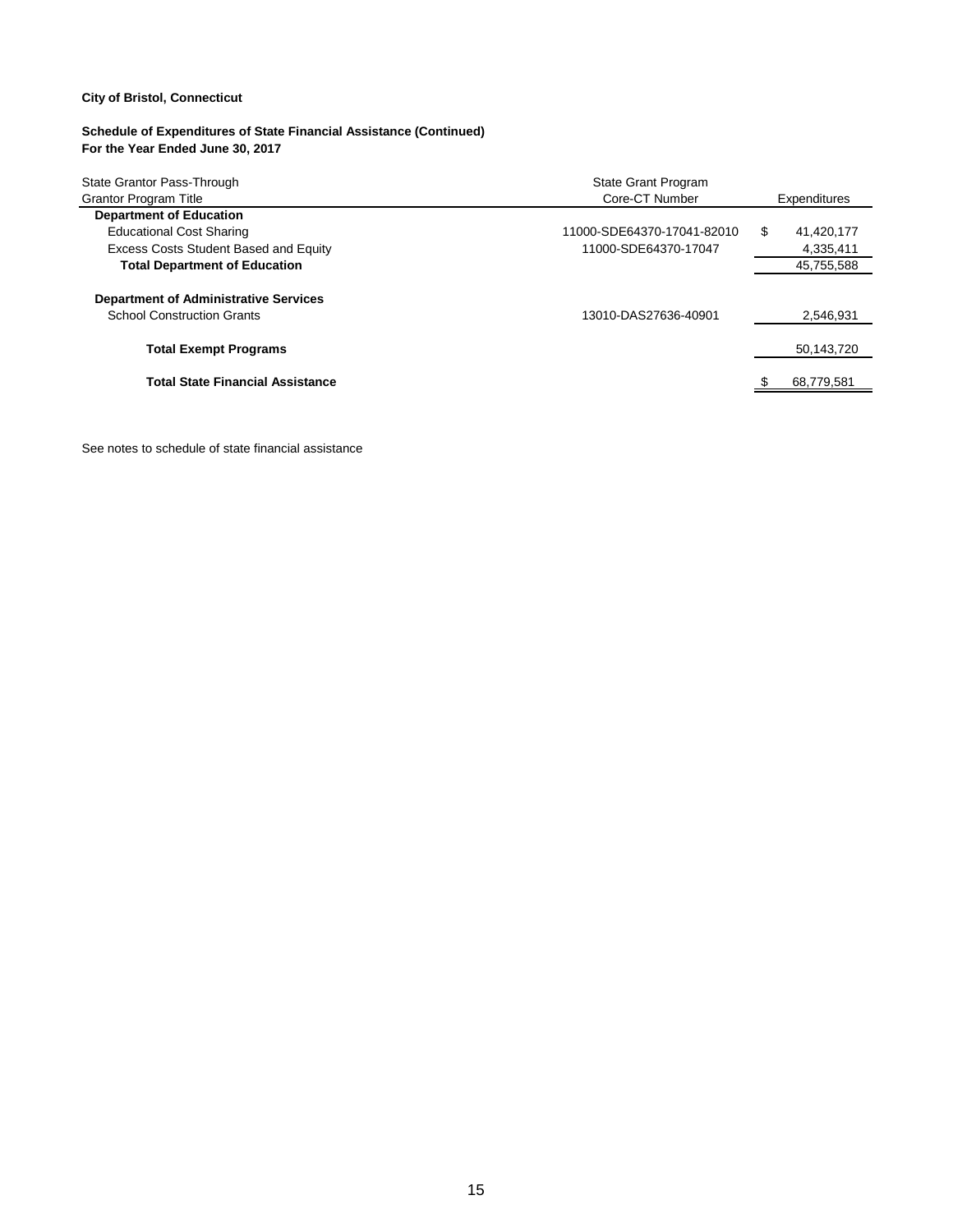## **Notes to Schedule of Expenditures of State Financial Assistance For the Year Ended June 30, 2017**

## **Note 1. Basis of Presentation**

The accompanying schedule of expenditures of state financial assistance (the Schedule) includes state grant activity of the City of Bristol, Connecticut, under programs of the State of Connecticut for the fiscal year ended June 30, 2017. Various departments and agencies of the State of Connecticut have provided financial assistance through grants and other authorizations in accordance with the General Statutes of the State of Connecticut. Because the Schedule presents only a select portion of the operations of the City of Bristol, Connecticut, it is not intended to, and does not, present the financial position, changes in fund balance, changes in net position or cash flows of the City.

## **Note 2. Summary of Significant Accounting Principles**

The accounting policies of the City of Bristol, Connecticut conform to accounting principles generally accepted in the United States of America as applicable to governments. The following is a summary of the more significant policies relating to the aforementioned grant programs.

The information in the Schedule of Expenditures of State Financial Assistance is presented based upon regulations established by the State of Connecticut, Office of Policy and Management.

**Basis of accounting:** The expenditures reported on the Schedule of Expenditures of State Financial Assistance, are reported on the modified accrual basis of accounting. In accordance with Section 4-236- 22 of the Regulations to the State Single Audit Act, certain grants are not dependent on expenditure activity, and accordingly, are considered to be expended in the fiscal year of receipt. These grant program receipts are reflected in the expenditures column of the Schedule of Expenditures of State Financial Assistance.

## **Note 3. Loan Programs**

In accordance with Section 4-236-23(a)(4)(F) of the Regulations to the State Single Audit Act, the notes to the Schedule shall include loans and loan activities. The following is a summary of the various loan program activity for the year ended June 30, 2017:

## **Department of Energy and Environmental Protection:**

*Clean Water Funds:*

| Outstanding balance, beginning of year | 4.594.703  |
|----------------------------------------|------------|
| <b>Issued</b>                          | 4.153.009  |
| Repayments                             | (324, 749) |
| Balance - end of year                  | 8,422,963  |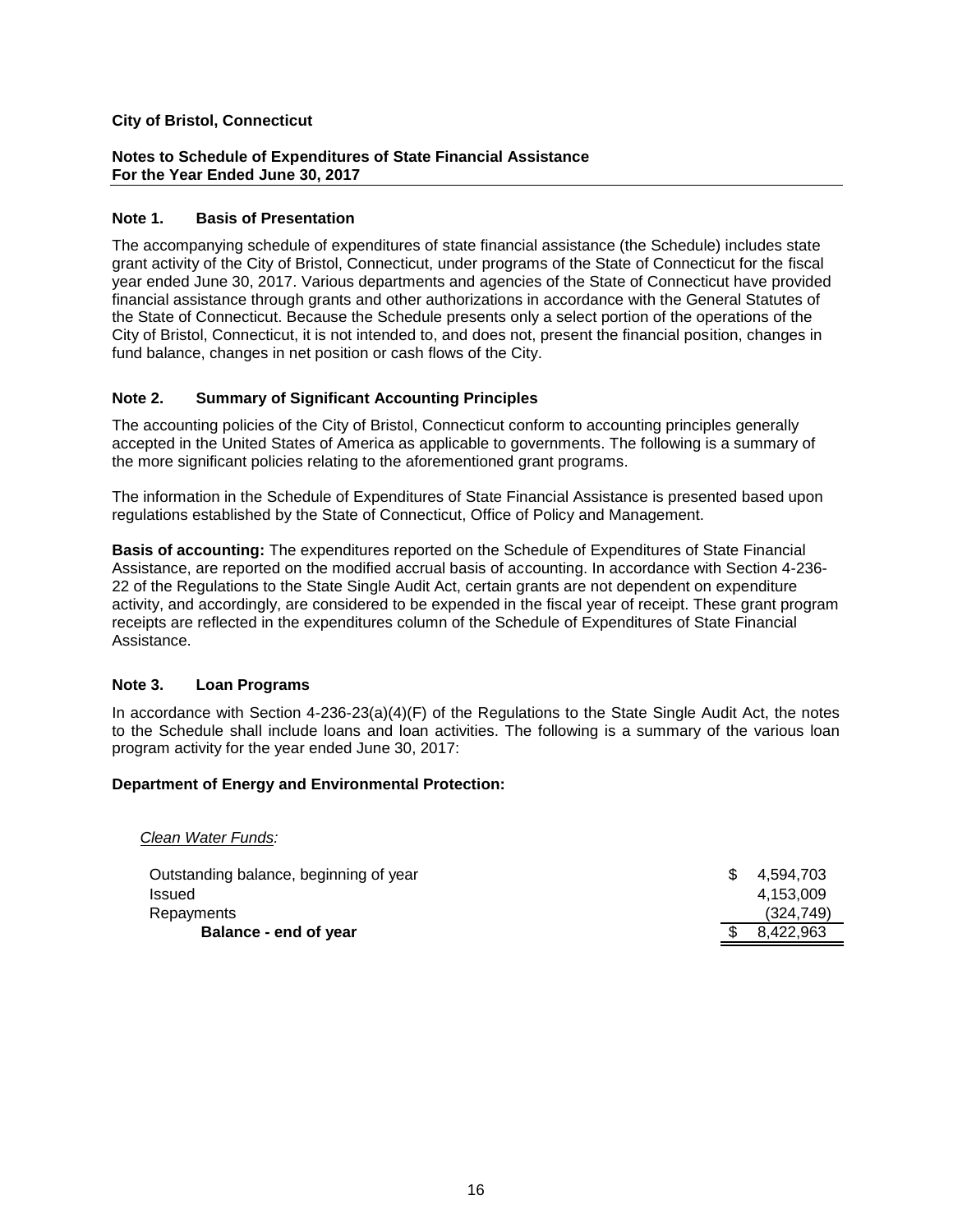#### **Schedule of State Single Audit Compliance Findings and Questioned Costs For the Year Ended June 30, 2017**

I. Summary of Auditor's Results

#### *Financial Statements*

Type of auditor's report issued: unmodified.

Internal control over financial reporting:

| Material weakness(es) identified?<br>$\bullet$ | Yes  | . No            |
|------------------------------------------------|------|-----------------|
| • Significant deficiency(ies) identified?      | Yes. | X None reported |
| Noncompliance material to financial statements |      |                 |
| noted?                                         | Yes  | X No            |
|                                                |      |                 |

#### *State Financial Assistance*

Internal control over major programs:

- Material weakness(es) identified? The Material weakness and the Material Material of Material Material Material Material Material Material Material Material Material Material Material Material Material Material Material
- Significant deficiency(ies) identified? Yes X None reported

Type of auditor's report issued on compliance for major programs: unmodified.

 Any audit findings disclosed that are required to be reported in accordance with Section 4- 236-24 of the Regulations to the State Single Audit Act? No and Audit Act? And Audit Act? A Mo

The following schedule reflects the major programs included in the State Single Audit.

|                                                                | State                      |    |              |
|----------------------------------------------------------------|----------------------------|----|--------------|
| State Grantor and Program                                      | Core-CT Number             |    | Expenditures |
| <b>Department of Education</b>                                 |                            |    |              |
| Educational Cost Sharing - Alliance District Funding           | 11000-SDE64370-17041-82164 | S  | 3,279,121    |
| <b>Family Resource Centers</b>                                 | 11000-SDE64370-16110       |    | 309.000      |
| <b>Office of Policy and Management</b>                         |                            |    |              |
| Municipal Grants-In-Aid                                        | 12052-OPM20600-43587       | \$ | 2,486,925    |
| <b>Department of Administrative Services</b>                   |                            |    |              |
| Alliance District General Improvements                         | 12052-DAS27635-43651       | \$ | 1,691,206    |
| <b>Office of Early Childhood</b>                               |                            |    |              |
| <b>School Readiness</b>                                        | 11000-OEC64845-17101       | \$ | 2,797,373    |
| Dollar threshold used to distinguish between Type<br>$\bullet$ |                            |    |              |
| A and Type B Programs                                          |                            |    | 372.717      |
|                                                                |                            |    |              |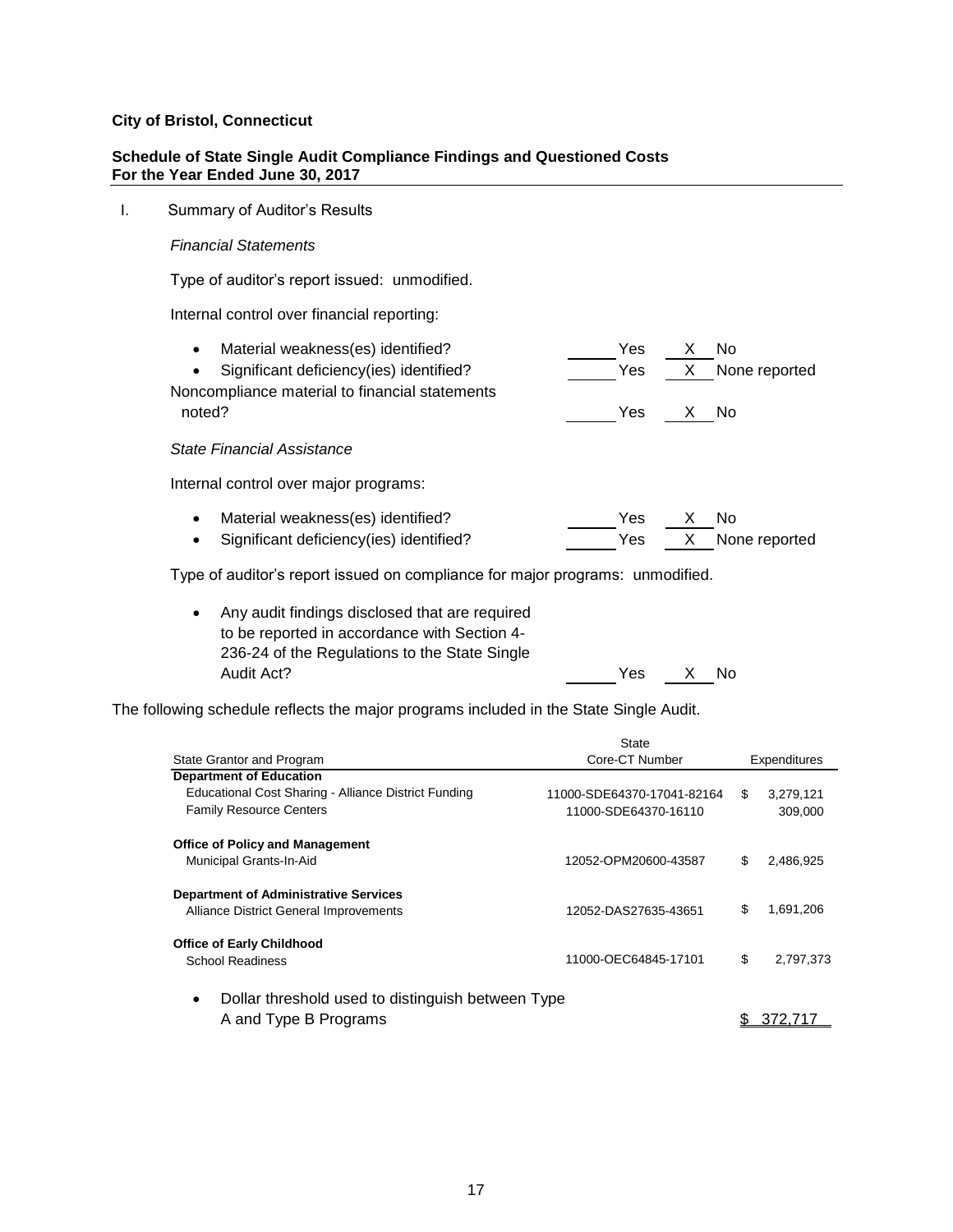## **Schedule of State Single Audit Compliance Findings and Questioned Costs (Continued) For the Year Ended June 30, 2017**

II. Financial Statement Findings

No matters were reported.

III. Findings and Questioned Costs for State Financial Assistance

No matters were reported.